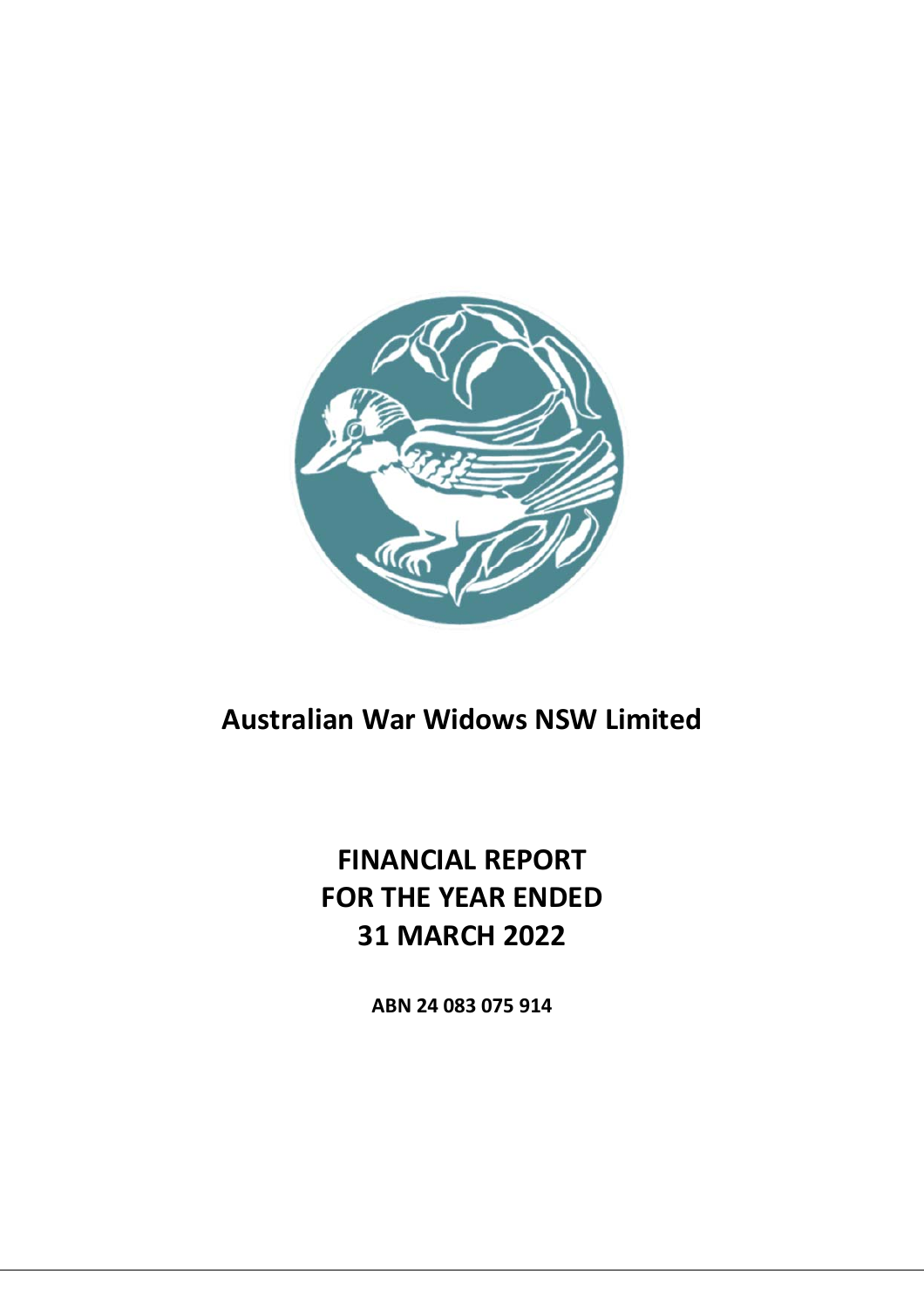#### **ANNUAL REPORT FOR THE YEAR ENDED 31 MARCH 2022**

| Directors' Report                                          | 2  |
|------------------------------------------------------------|----|
| Auditor's Independence Declaration                         | 8  |
| Statement of Profit or Loss and Other Comprehensive Income | 9  |
| <b>Statement of Financial Position</b>                     | 10 |
| Statement of Changes in Accumulated Funds                  | 11 |
| <b>Statement of Cash Flows</b>                             | 12 |
| Notes to the Financial Statements                          | 13 |
| Directors' Declaration                                     | 26 |
| Independent Auditor's Report                               | 27 |

#### **GUILD MOTTO**

*We all belong to each other. We all need each other. It is in serving each other and in sacrificing for our common good That we are finding our true life* 

(King George VI, Extract from Christmas Message 1941)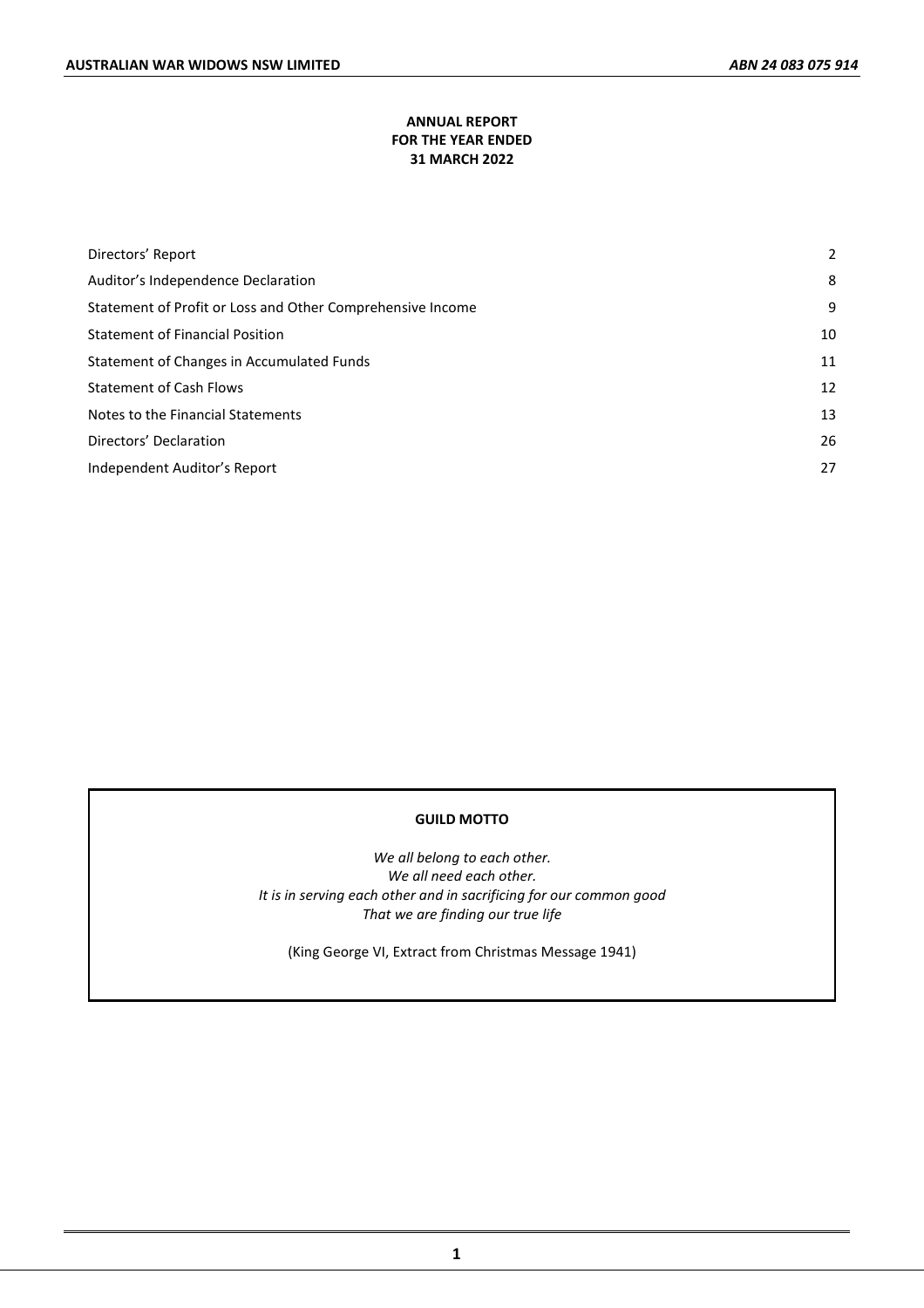#### **DIRECTORS' REPORT**

The directors present their report together with the financial statements of the Australian War Widows NSW Limited ("the company") for the year ended 31 March 2022 and the auditor's report thereon.

#### **1 Directors**

The directors of the company at any time during or since the end of the financial year are:

|                             | <b>Special Responsibilities</b>       |                   | <b>Period as Director</b> |                   |
|-----------------------------|---------------------------------------|-------------------|---------------------------|-------------------|
| Ms Kathleen Arthur          |                                       | 24 June 2015      | to                        | 23 September 2021 |
| Ms Lynne Boyd               |                                       | 25 July 2018      | to                        | 23 September 2021 |
| Ms Barbara Jeanes           |                                       | 24 June 2016      | to                        | present           |
| Ms Queen Dunbar             |                                       | 23 September 2021 | to                        | present           |
| Ms Dianne Vogt              |                                       | 27 August 2020    | to                        | present           |
| Ms Rhondda Vanzella, OAM    | State President<br>National President | 29 June 2016      | to                        | present           |
| Ms Jennifer Collins         | Chair                                 | 25 July 2018      | to                        | present           |
| Ms Tricia Hobson            |                                       | 25 June 2019      | to                        | present           |
| Mr Stuart Clark, AM FAICD   |                                       | 25 June 2019      | to                        | present           |
| Ms Susan Coyle AM, CSC, DSM |                                       | 23 September 2021 | to                        | present           |

#### **2 Objectives and Strategies**

The company is a public benevolent institution established to provide support for all members of the veteran community (including war widows, veterans of the Australian Defence Force, their spouses, parents, grandparents, children, and siblings) who are disadvantaged or in need due to poverty, distress, suffering, misfortune, or helplessness (Veteran Community). The company will achieve its object by:

- providing various forms of support and advice via qualified community services workers to the Veteran Community to relieve their destitution, distress, and suffering;
- arranging opportunities for the Veteran Community to interact with other people who have similar life experiences, so that they can provide each other with emotional and other support to relieve the distress experienced by the Veteran Community;
- supporting, promoting, and encouraging active participation in the Veteran Community to overcome social isolation;
- advocating and representing the Veteran Community at all levels of Government and across the sector for support and services to address social, financial, mental and health issues arising from being a member of the Veteran Community; and
- anything ancillary to the objects referred to above.

To achieve these objects, the company may, without limitation:

harness the resources of the community in support of the objects in rule 2.1(a) of its Constitution;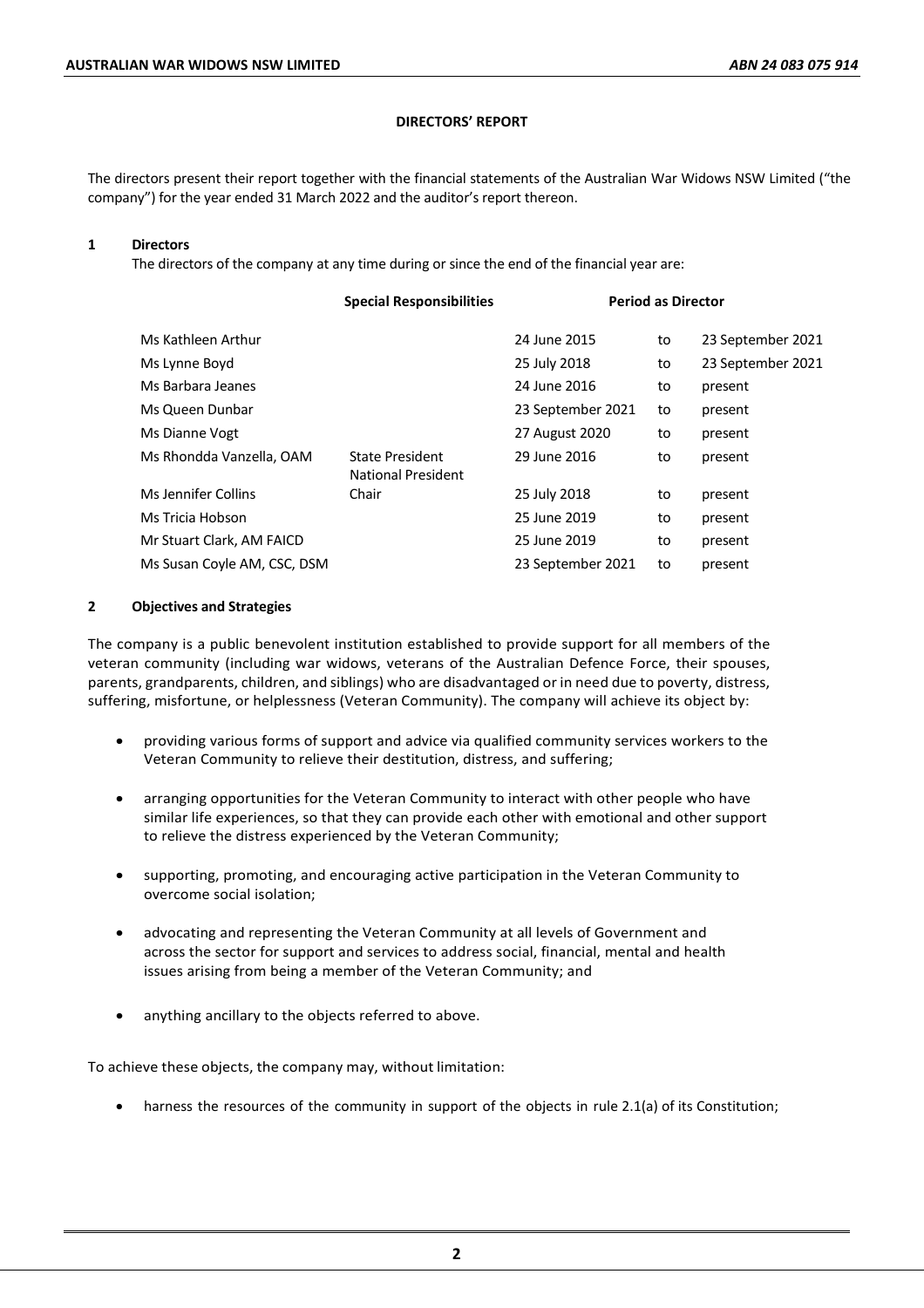- establish and maintain affiliations and information exchange with other organisations having similar objects to those in rule 2.1(a) of its Constitution;
- act as trustee of any trust the purpose of which relates to the objects in rule 2.1(a) of its Constitution;
- promote the objects in rule 2.1(a) of its Constitution and
- do all other things incidental or conducive to the attainment of the objects in rule 2.1(a) of its Constitution.

The specific strategies for the year were to maintain a strong financial position and governance standards; in particular the Company:

- (a) managed the finances by developing and implementing a new investment strategy, in view of a declining membership and the sale of the housing assets.
- (b) improved internal processes, capabilities and use of new technology for current services and operations and embrace new ways of offering services.
- (c) reviewed and revised the Constitution to expand its purpose to ensure longevity.
- (d) ensured an ongoing process of Board renewal, with appropriately skilled people being identified.
- (e) Implementing a policy development framework to ensure the ongoing review and refresh of organisational policies and procedures.
- (f) adopted and maintain an outward-facing scan of the environment.
- (g) removed barriers to membership and charitable service provision; and
- (h) implemented the first year of its strategic plan.

#### **Services**

We provided a range of services which will consider the changing needs of members and include:

- (a) advocacy on issues which affect war widows in NSW and the families of veterans including:
	- participation in government and other consultative forums
	- working with the National and other State organisations to ensure appropriate representation of war widows in NSW and the families of veterans and their needs with the federal and state governments;
	- participation in the Royal Commission into Defence and Veteran Suicide; and
	- ongoing collaboration with other veteran's organisations.
- (b) participating in collaborative projects with the Department of Veterans' Affairs and other appropriate organisations to provide information and better services and support for war widows and families of veterans.
- (c) Delivering key events in a COVID safe manner.
- (d) Continuing communications with members through the *Digest*, newsletter, emails, and letters.
- (e) Facilitating and administering the delivery of social connections through Clubs and Friendship line programs.
- (f) Provision of welfare support and online wellbeing programs; and
- (g) Assistance older members to increase their technological competence.

#### **3 Principal Activity and Achievement of Objectives**

The principal activity of the company during the financial year was that of a membership based not-for-profit organisation classified as a public benevolent institution, which seeks to promote and protect the interests of war widows, women and families of veterans in as well as achieving the above strategies.

#### **4 Performance Measures - Review and Results of Operations**

The company continued to engage in its principal activities during the financial year, leading to a deficit of \$267,159 from continuing operations for the year ended 31 March 2022 (2021: surplus of \$913,359). In accordance with the Board's strategy, reserves continued to be utilised to provide enhanced services to members.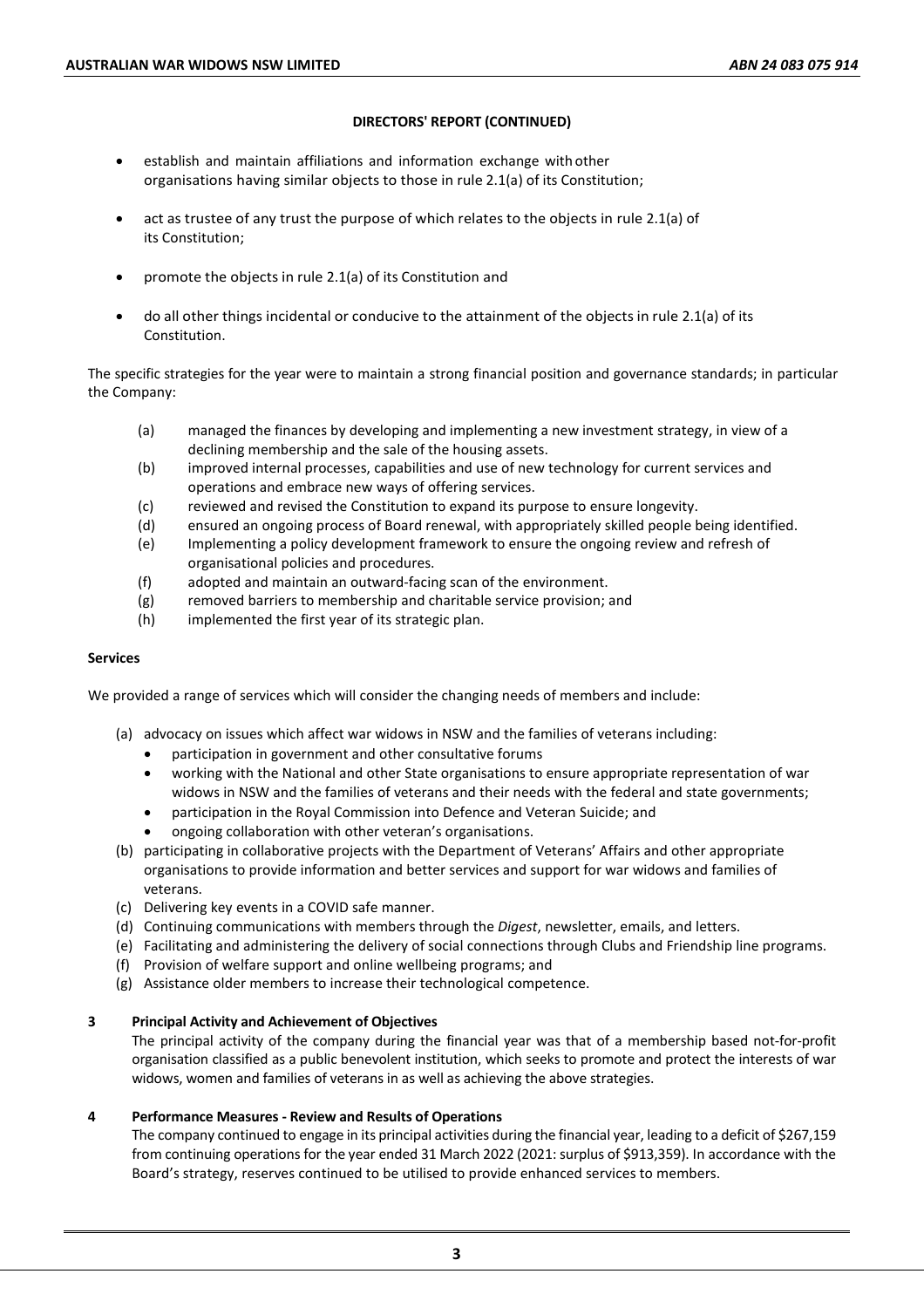COVID-19 impacted the operations of the company throughout the financial year. With several services and programs relying on face-to-face interactions. The company however remained agile and like other organisations, adapted its operations to the new environment. Continuing to keep members connected through online health and wellbeing programs to members and training members on the use of social connection platforms such as Zoom. The company was able to live stream events for the first time. The company activated its Business Continuity Plan and developed an Epidemic and Pandemic policy in response to COVID-19. The overall financial position of the company was slightly impacted by COVID-19, though the investment portfolios due to continued periods of economic volatility.

#### **5 Dividends**

The Constitution of the company does not permit the payment of a dividend.

#### **6 Events Subsequent to Balance Date**

There have been no significant events occurring after balance date which may affect either the Company's operations or results of those operations or the Company's state of affairs.

#### **7 Likely Developments**

The company will continue to deliver on its strategic plan which sets the vision for the modernisation of the organisation over the next 4 years. The strategic plan seeks to position the company toward an expanded member base and charitable purpose. The company will commence investing its reserve funds toward that vision and that purpose, delivering better programs and support to the veteran community.

#### **8 Indemnification and Insurance of Directors**

In 2016, the Board approved a Deed of Access, Indemnity and Insurance to apply to all directors in office in 2016 and later. Appropriate Directors' and Officers' Liability insurance is in place to indemnify directors for any claim in relation to the company's business for which they may be held personally liable provided:

- a the liability does not arise out of conduct involving a lack of good faith, or
- b the liability is for costs and expenses incurred by a director in defending proceedings in which judgement is given in their favour or in which they are acquitted.

#### **9 Environmental Regulations**

The company's operations are not subject to any significant environmental regulations under Australian Law.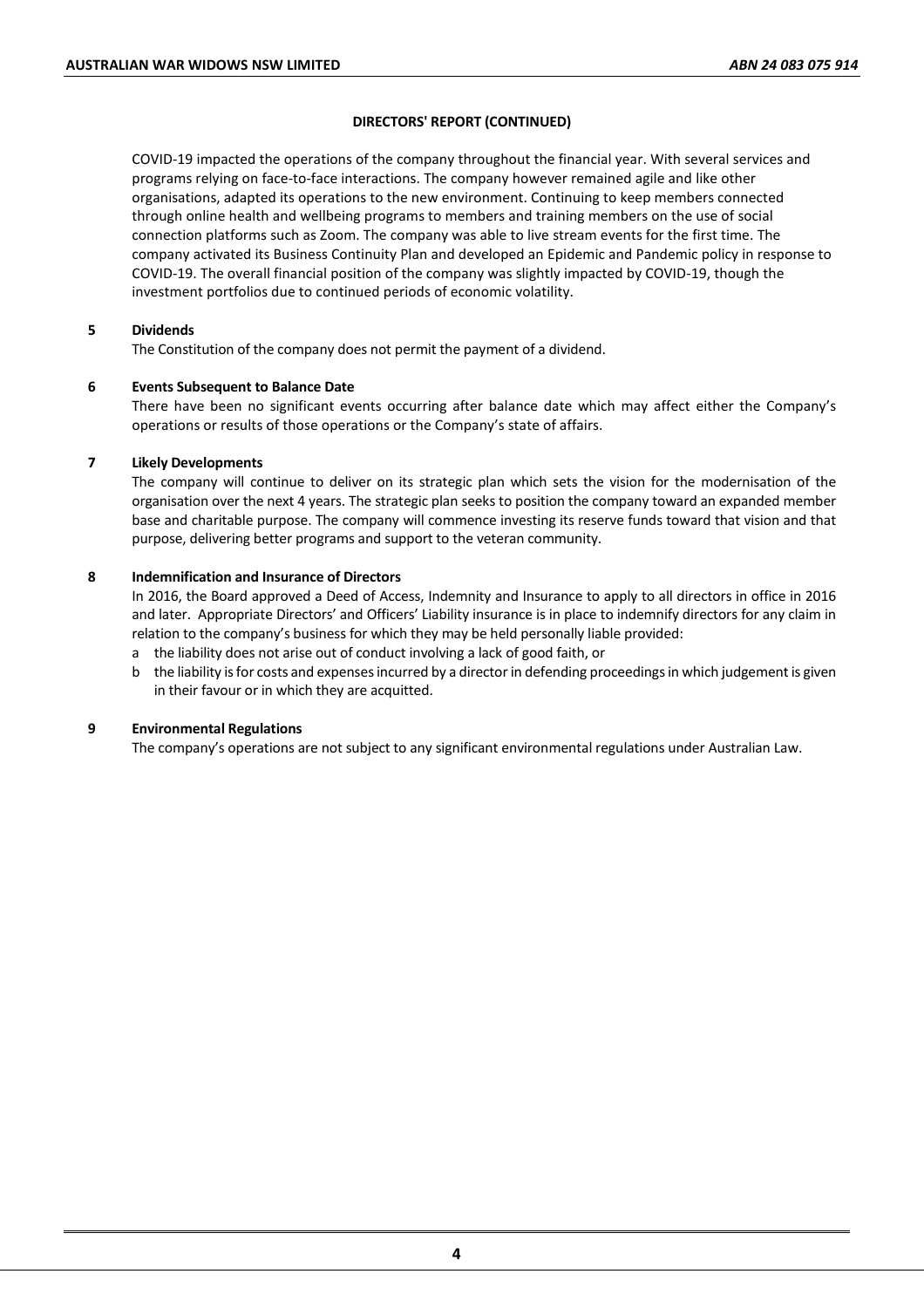#### **10 Information on Directors: Qualifications and Experience**

- **Ms Jennifer Collins** Appointed Director, Chair of Australian War Widows' NSW Ltd and member; past member of Finance, Risk & Audit Committee; Contemporary Widows Committee; Extensive experience in executive leadership roles for the State and Federal Governments, with Post graduate qualifications in Health, Management and Counselling, Member Australian Institute of Company Directors. Actively involved in the Ex-Service community since 2004, and Chair Kokoda Track Memorial Walkway Foundation.
- **Ms Rhondda Vanzella OAM** Elected Director of Australian War Widows NSW Ltd and member; National President, Australian War Widows NSW Ltd; State President Australian War Widows' NSW Ltd; Council Member, Australian War Memorial; Member Remembrance Driveway Committee; Ambassador on the NSW Centenary of ANZAC Advisory Council; member RSL Ladies Auxiliary; affiliate member of Returned and Services League Bundanoon sub-branch; President of the RSL Rural Commemorative Youth Choir.
- **Ms Barbara Jeanes** Elected Director of Australian War Widows NSW Ltd and member; Member War Widows' NSW Ltd Finance, Risk & Audit Committee and President's Representative.
- **Ms Dianne Vogt** Elected Director of Australian War Widows NSW Ltd and member; Coordinator of Younger Members Social Club; Friendship Line Volunteer; Successfully completed Board Director training with the Governance Institute of Australia.
- **Ms Lynne Boyd** Elected Director of Australian War Widows NSW Ltd and member; member Vietnam Veterans & Peacemakers Association; President City Saturday Guild Club, and now Co-ordinator since becoming Social Club Friendship Line Volunteer. Successfully completed Board Director training with the Australian Institute of Company Directors.
- **Ms Queen Dunbar** Appointed to fill Casual Vacancy on the Board of the Australian War Widows NSW Ltd and member. Contemporary widow; attended Inaugural War Widows/Legacy Contemporary Widows Forum 2018 and Women United by Defence Service functions; appointed to advisory body for Australian War Memorial redevelopment; successfully completed Board Director training with the Governance Institute of Australia and undertaken grief and loss training in the United States.
- **Mr Stuart Clark AM FAICD** Appointed Director and Deputy Chair; a solicitor and former partner in Clayton Utz, a large Australian law firm, for some 30 years. He is a former President of the Law Council of Australia and has served as both director and chair of a number of not-for-profit boards. Stuart is currently Chair of VRA Rescue NSW Limited. He is involved in a range of other activities in the community, including serving as a captain in the NSW Rural Fire Service and an Adjunct Professor of Law at Macquarie University Law School. Stuart is a Fellow of the Australian Institute of Company Directors. His late mother, Helen Clark, was a member of the War Widow's Guild.
- **Ms Tricia Hobson** Appointed Director; A partner with the law firm DLA Piper; former partner at Norton Rose Fulbright. Ms Hobson has served as the firm's first female Global Chairman after spending more than 6 years on the firm's global board and Australia's local board.
- **Ms Susan Coyle AM, CSC, DSM**  MAJGEN Coyle is a senior officer in the Australian Army and member of AWWNSW. MAJGEN Coyle initially joined the army as a reservist in 1987 but, following training at the Australian Defence Force Academy, was commissioned into the Royal Australian Corps of Signals in 1992. She has commanded the 104th Signal Squadron (2003-04), 17th Signal Regiment (2009–10), Task Group Afghanistan (2015) and the 6th Combat Support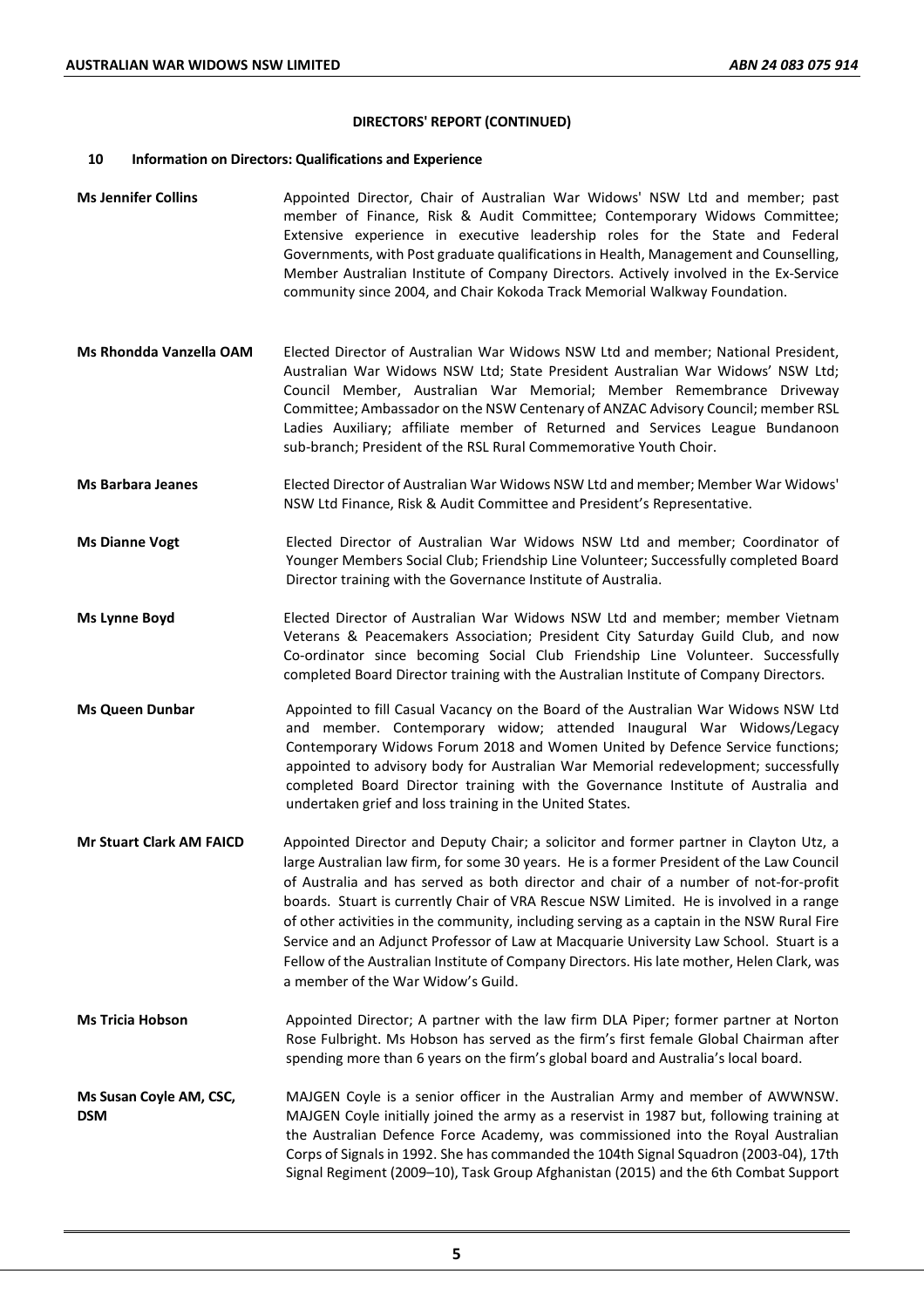Brigade (2017–19), and has deployed on operations to East Timor, the Solomon Islands and Afghanistan. She was appointed Commander Joint Task Force 633, with responsibility for all Australian operations in the Middle East, from January to November 2020. She was the first woman to command the task force, which had oversight for 1,200 personnel under Operation Accordion. MAJGEN Coyle is the current Head of Information Warfare for the Australian Defence Force and Department of Defence. (Source: Department of Defence)

| 9<br>Ms Lynne Boyd<br>9<br><b>Ms Barbara Jeanes</b><br>8<br>9<br>8<br>9<br><b>Ms Dianne Vogt</b><br>Ms Rhondda Vanzella OAM<br>9<br>9<br><b>Ms Jennifer Collins</b><br>9<br>9<br>9<br><b>Mr Stuart Clark AM, FAICD</b><br>9<br><b>Ms Tricia Robson</b><br>9<br>9<br>9<br>9<br><b>Ms Queen Dunbar</b><br>4*<br>Ms Susan Coyle AM, CSC, DSM<br>3<br>$5*$<br>5<br><b>Ms Kathleen Arthur</b> | 11 | <b>Directors' Meetings</b> | <b>Number of Meetings</b><br>the Director was<br>in attendance | <b>Number of Meetings held</b><br>during the year |
|------------------------------------------------------------------------------------------------------------------------------------------------------------------------------------------------------------------------------------------------------------------------------------------------------------------------------------------------------------------------------------------|----|----------------------------|----------------------------------------------------------------|---------------------------------------------------|
|                                                                                                                                                                                                                                                                                                                                                                                          |    |                            |                                                                |                                                   |
|                                                                                                                                                                                                                                                                                                                                                                                          |    |                            |                                                                |                                                   |
|                                                                                                                                                                                                                                                                                                                                                                                          |    |                            |                                                                |                                                   |
|                                                                                                                                                                                                                                                                                                                                                                                          |    |                            |                                                                |                                                   |
|                                                                                                                                                                                                                                                                                                                                                                                          |    |                            |                                                                |                                                   |
|                                                                                                                                                                                                                                                                                                                                                                                          |    |                            |                                                                |                                                   |
|                                                                                                                                                                                                                                                                                                                                                                                          |    |                            |                                                                |                                                   |
|                                                                                                                                                                                                                                                                                                                                                                                          |    |                            |                                                                |                                                   |
|                                                                                                                                                                                                                                                                                                                                                                                          |    |                            |                                                                |                                                   |
|                                                                                                                                                                                                                                                                                                                                                                                          |    |                            |                                                                |                                                   |

\*Reflects the number of meetings held during the time the director held office during the year.

A Board Finance, Risk and Audit Committee was formed in 2001 and during the year and included Ms Barbara Jeanes (7 out of 8), Ms Queen Dunbar (6 out of 6), Mr Stuart Clark (8 out of 8). The Committee met eight times during the year.

During the year, the Board established an Investment Advisory Committee and included Mr John Kean (5 out of 5) Ms Barbara Jeanes (4 out of 5), Ms Queen Dunbar (5 out of 5), Mr Stuart Clark (5 out of 5). The Committee met five times during the year.

During the year, the Board established a Branding Advisory Committee that included Ms Lynne Boyd (3 out of 3), Ms Tricia Hobson (3 of 3) and Ms Renee Wilson (3 of 3). The Committee met three times during the year.

#### **12 Membership**

The total amount that members are liable to contribute if the company is wound up is not to exceed \$20.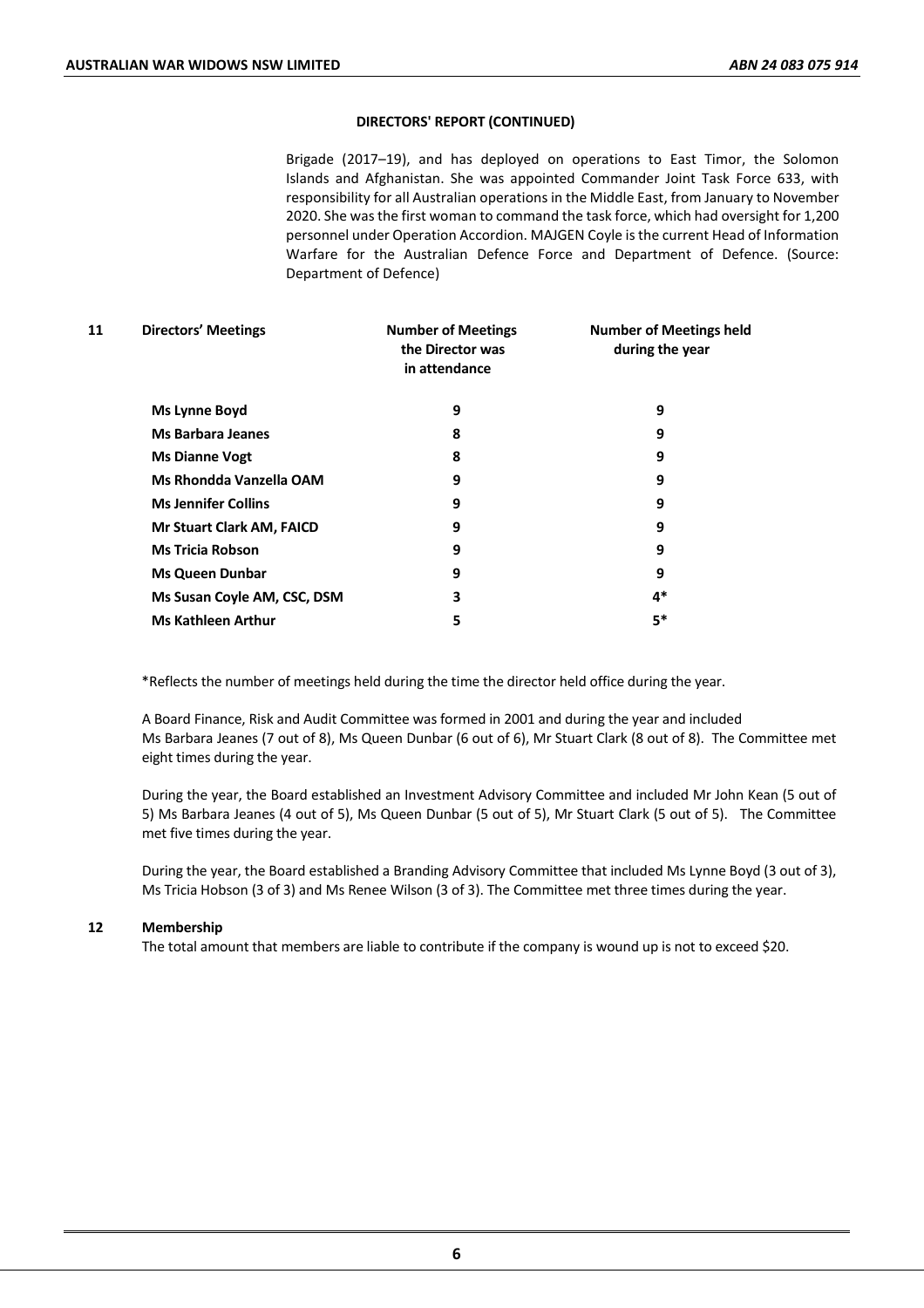#### **13 Auditors' Independence Declaration**

A copy of the Auditor's independence declaration, as required under section 60-40 of the *Australian Charities and Not-for-profits Commission Act 2012* is set out on page 8.

**Signed in accordance with a resolution of the directors:** 

*Director* **Sydney, NSW**  Dated this  $10$  day of  $\frac{\text{June}}{\text{2022}}$ Queen Dunbar Jennifer Collins

*Director*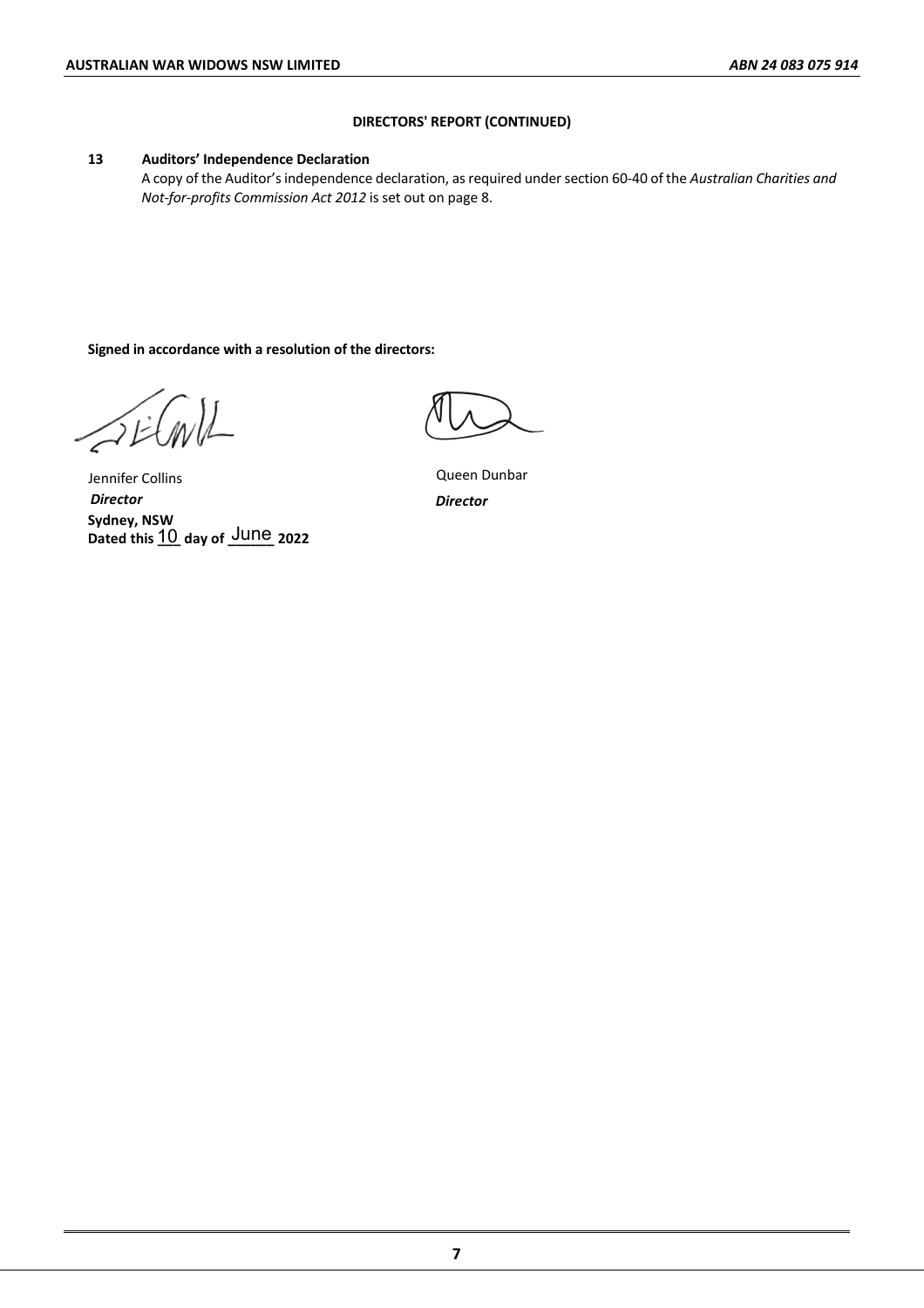

### **Australian War Widows NSW Limited**

## **Auditor's Independence Declaration to the Directors of Australian War Widows NSW Limited**

In accordance with the requirements of section 60-40 of the *Australian Charities and Not-for-profits Commission Act 2012*, as the auditor of Australian War Widows NSW Limited for the year ended 31 March 2022, I declare that, to the best of my knowledge and belief, there have been:

- (i) no contraventions of the auditor independence requirements as set out in section 60-40 of the *Australian Charities and Not-for-profits Commission Act 2012* in relation to the audit; and
- (ii) no contraventions of any applicable code of professional conduct in relation to the audit.

CIB ACCOUNTANTS & ADVISERS Chartered Accountants

RADLEE MOLLER Partner

PARRAMATTA NSW 2150 Dated this 10<sup>th</sup> day of June 2022

#### **PARRAMATTA**

- A Suite 6, 5-7 Ross St
- Parramatta NSW Australia 2150
- P PO Box 2492 North Parramatta NSW Australia 1750
- T +61 2 9683 5999 F +61 2 9683 6313

# NSW Australia 2001

**SYDNEY**

- T +61 2 9249 7400
	- F +61 2 9249 7499

A Level 11, 56 Pitt St Sydney NSW Australia 2000 P GPO Box 4735 Sydney

#### **PENRITH**

- A Suite 12, 308 High St
- Penrith NSW Australia 2750 P PO Box 1142 Penrith
- NSW Australia 2751
- T +61 2 4721 6000
- F +61 2 4722 9208

E admin@cibaccountants.com.au W www.cibaccountants.com.au

#### Liability limited by a scheme approved under Professional Standards Legislation.





A member firm of DFK, a worldwide association of independent firms and business advisers.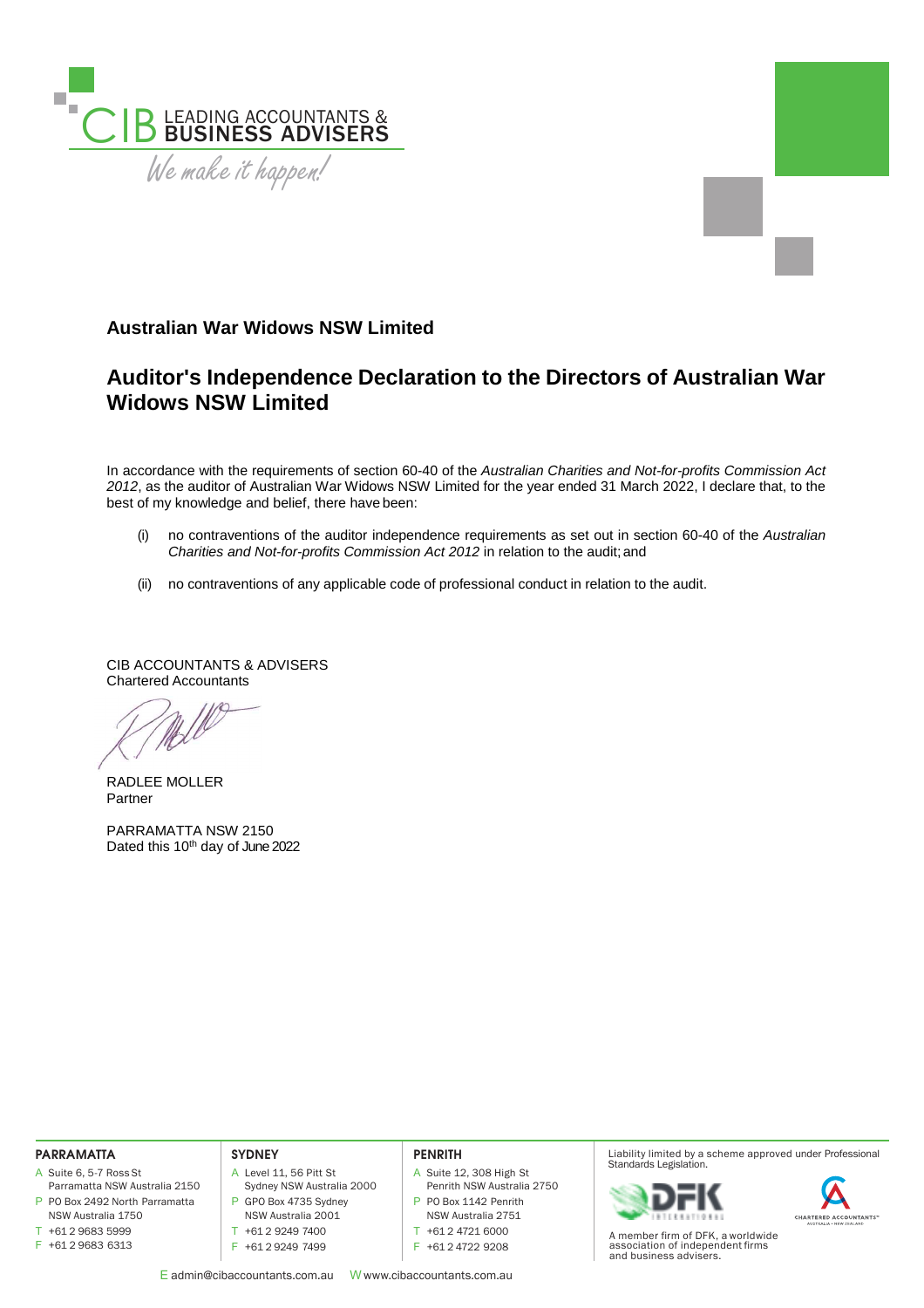#### **STATEMENT OF PROFIT OR LOSS AND OTHER COMPREHENSIVE INCOME FOR THE YEAR ENDED 31 MARCH 2022**

|                                                           |                | 2022        | 2021        |
|-----------------------------------------------------------|----------------|-------------|-------------|
|                                                           | <b>Note</b>    | \$          | \$          |
| Revenue and other income from continuing operations       |                |             |             |
| Investment revenue                                        |                | 1,200,577   | 2,056,060   |
| Member subscriptions                                      |                | 77,772      | 66,220      |
| Donations, bequests and grants                            |                | 128,120     | 122,272     |
| Activities and events revenue                             |                | 1,400       |             |
| Other revenue from continuing operations                  |                | 558         | 3,788       |
| Other Income                                              | $\overline{2}$ |             | 100,000     |
| Total revenue and other income from continuing operations |                | 1,408,427   | 2,348,340   |
| <b>Expenses from continuing operations</b>                |                |             |             |
| Employee expenses                                         |                | (719, 663)  | (582, 240)  |
| Office rent expenses                                      |                | (20, 334)   | (36,090)    |
| Guild housing expenses                                    |                |             | (8,977)     |
| Event expenses                                            |                | (5,540)     | (1, 582)    |
| Grant expenses                                            |                | (6,696)     | (6, 302)    |
| Corporate governance expenses (incl. AGM)                 |                | (69, 527)   | (59, 770)   |
| Relocation costs for office move                          |                | (1, 121)    | (34)        |
| Transport assistance expenses                             |                | (21, 921)   | (7, 265)    |
| Information technology & database support                 |                | (32, 216)   | (36, 517)   |
| Depreciation expense                                      |                | (86, 150)   | (86,000)    |
| Professional and consulting fees                          |                | (39, 513)   | (40, 472)   |
| Loss on managed fund investments                          |                | (415, 436)  | (334, 598)  |
| Other expenses                                            |                | (257, 469)  | (235, 134)  |
| Total expense from continuing operations                  |                | (1,675,586) | (1,434,981) |
| PROFIT/(LOSS) FOR THE YEAR                                |                | (267, 159)  | 913,359     |
| <b>Other Comprehensive Income</b>                         |                |             |             |
| Total other comprehensive Income for the year             |                |             |             |
| <b>TOTAL COMPREHENSIVE INCOME FOR THE YEAR</b>            |                | (267, 159)  | 913,359     |

**The above statement of profit or loss and other comprehensive income should be read in conjunction with the accompanying notes.**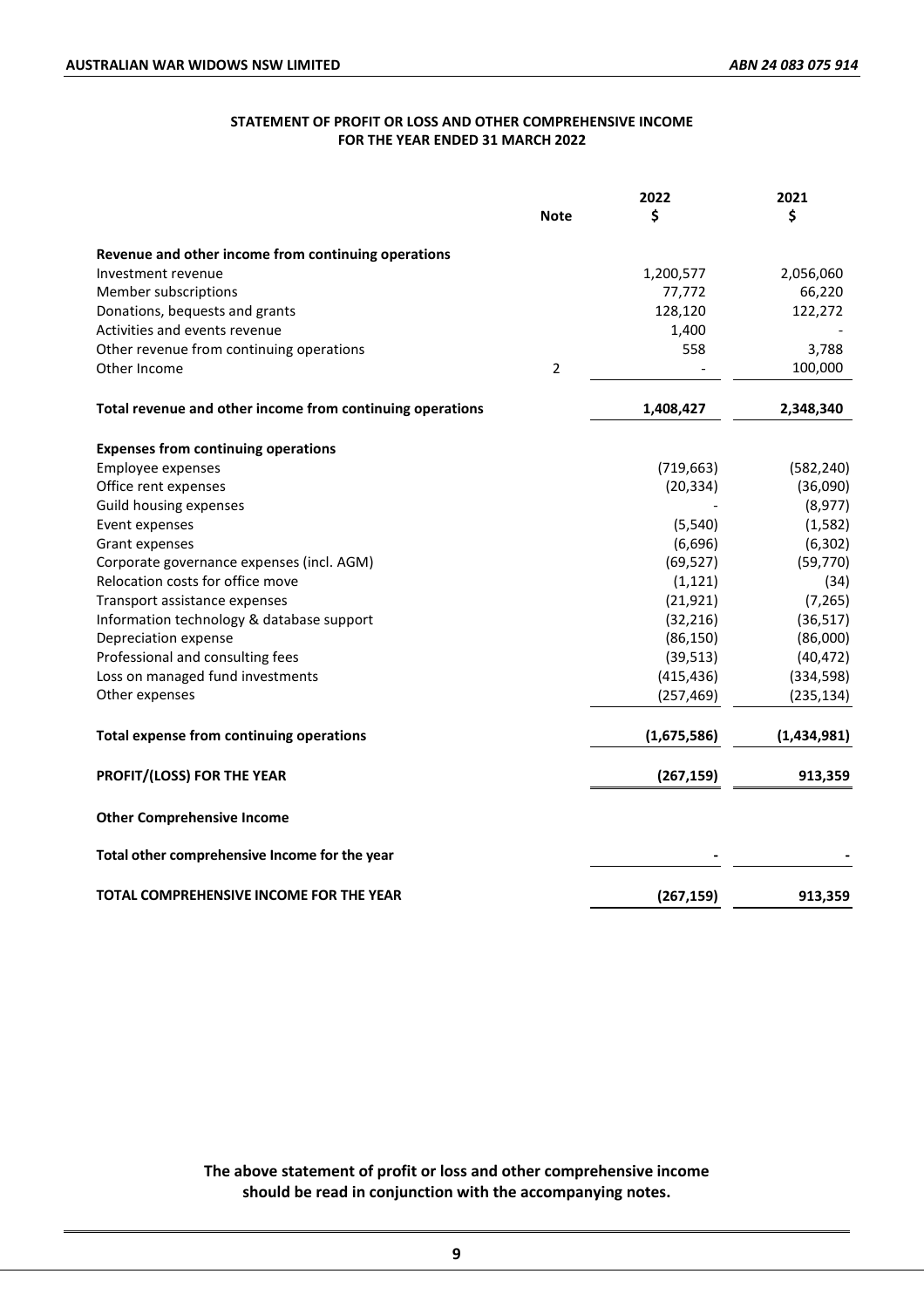### **STATEMENT OF FINANCIAL POSITION AS AT 31 MARCH 2022**

|                                      | <b>Note</b>    | 2022<br>\$ | 2021<br>\$ |
|--------------------------------------|----------------|------------|------------|
|                                      |                |            |            |
| <b>CURRENT ASSETS</b>                |                |            |            |
| Cash and cash equivalents            | 3              | 6,798,007  | 10,944,000 |
| Trade and other receivables          | 4              | 162,589    | 60,563     |
| Other assets                         | 5              | 59,575     | 65,911     |
| <b>TOTAL CURRENT ASSETS</b>          |                | 7,020,171  | 11,070,474 |
| <b>NON-CURRENT ASSETS</b>            |                |            |            |
| Property, plant and equipment        | 6              | 11,219     | 16,782     |
| Right of use asset                   | $\overline{7}$ | 208,655    | 285,322    |
| Financial assets                     | 8              | 17,300,733 | 13,516,685 |
| <b>TOTAL NON-CURRENT ASSETS</b>      |                | 17,520,607 | 13,818,789 |
| <b>TOTAL ASSETS</b>                  |                | 24,540,778 | 24,889,263 |
|                                      |                |            |            |
| <b>CURRENT LIABILITIES</b>           |                |            |            |
| Trade and other payables             | 9              | 219,358    | 232,943    |
| <b>Other liabilities</b>             | 10             | 8,514      | 41,848     |
| Provisions                           | 11             | 42,437     | 6,903      |
| Lease liabilities                    | 12             | 80,113     | 72,936     |
| TOTAL CURRENT LIABILITIES            |                | 350,422    | 354,630    |
| <b>NON-CURRENT LIABILITIES</b>       |                |            |            |
| <b>Other liabilities</b>             | 10             | 7,734      | 6,892      |
| Provisions                           | 11             | 1,004      | 48         |
| Lease liabilities                    | 12             | 149,425    | 228,341    |
| <b>TOTAL NON-CURRENT LIABILITIES</b> |                | 158,163    | 235,281    |
| <b>TOTAL LIABILITIES</b>             |                | 508,585    | 589,911    |
| <b>NET ASSETS</b>                    |                | 24,032,193 | 24,299,352 |
| <b>ACCUMULATED FUNDS</b>             |                |            |            |
| Accumulated surplus                  |                | 24,032,193 | 24,299,352 |
| <b>TOTAL ACCUMULATED FUNDS</b>       |                | 24,032,193 | 24,299,352 |

**The above statement of financial position should be read in conjunction with the accompanying notes.**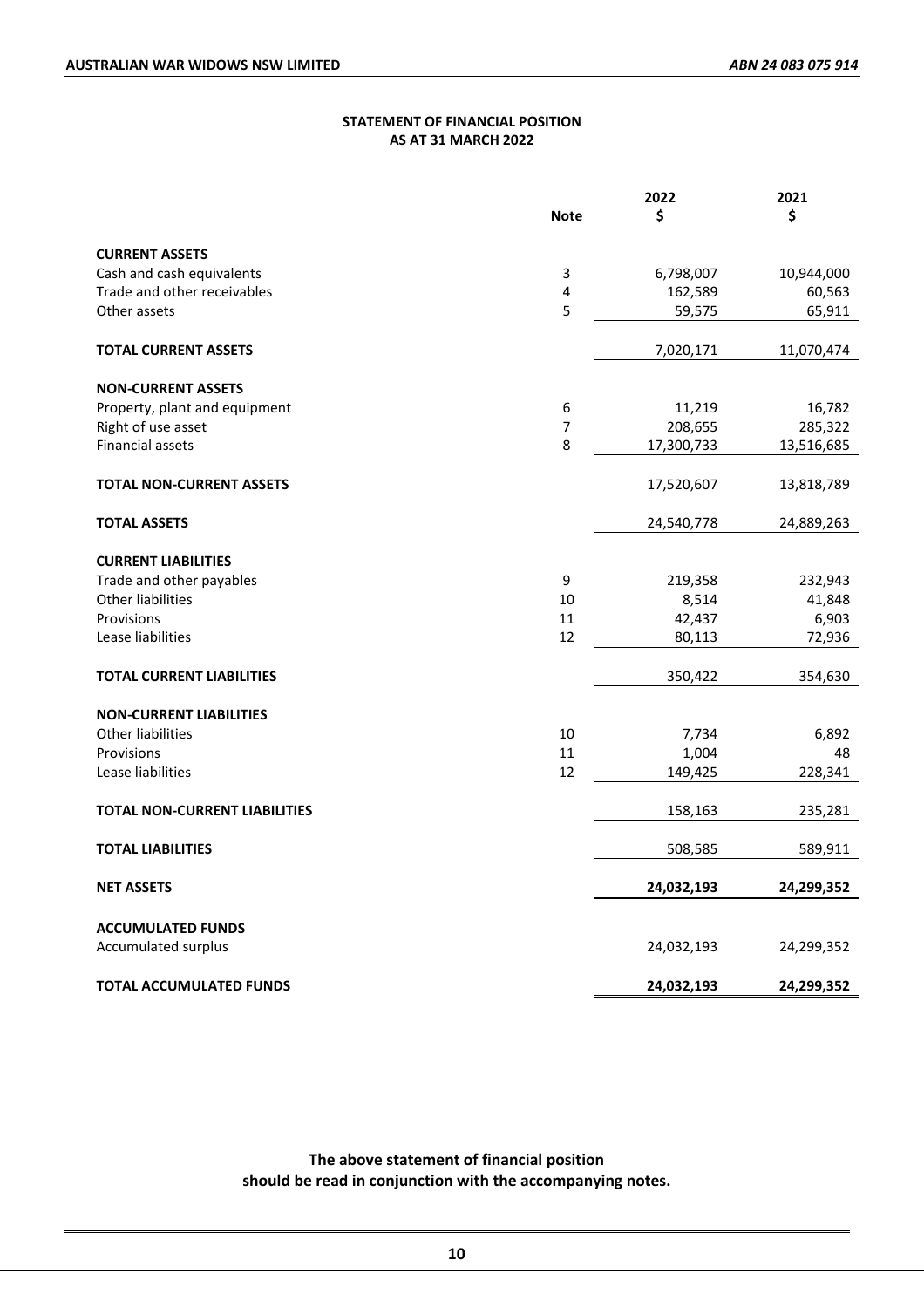#### **STATEMENT OF CHANGES IN ACCUMULATED FUNDS FOR THE YEAR ENDED 31 MARCH 2022**

|                                 | <b>Note</b> | <b>Accumulated Surplus</b><br>\$ | <b>Accumulated Funds</b><br>\$ |
|---------------------------------|-------------|----------------------------------|--------------------------------|
| <b>Balance at 1 April 2020</b>  |             | 23,385,993                       | 23,385,993                     |
| Profit for the year             |             | 913,359                          | 913,359                        |
| Balance at 31 March 2021        |             | 24,299,352                       | 24,299,352                     |
| Deficit for the year            |             | (267, 159)                       | (267, 159)                     |
| <b>Balance at 31 March 2022</b> |             | 24,032,193                       | 24,032,193                     |

**The above statement of changes in accumulated funds should be read in conjunction with the accompanying notes.**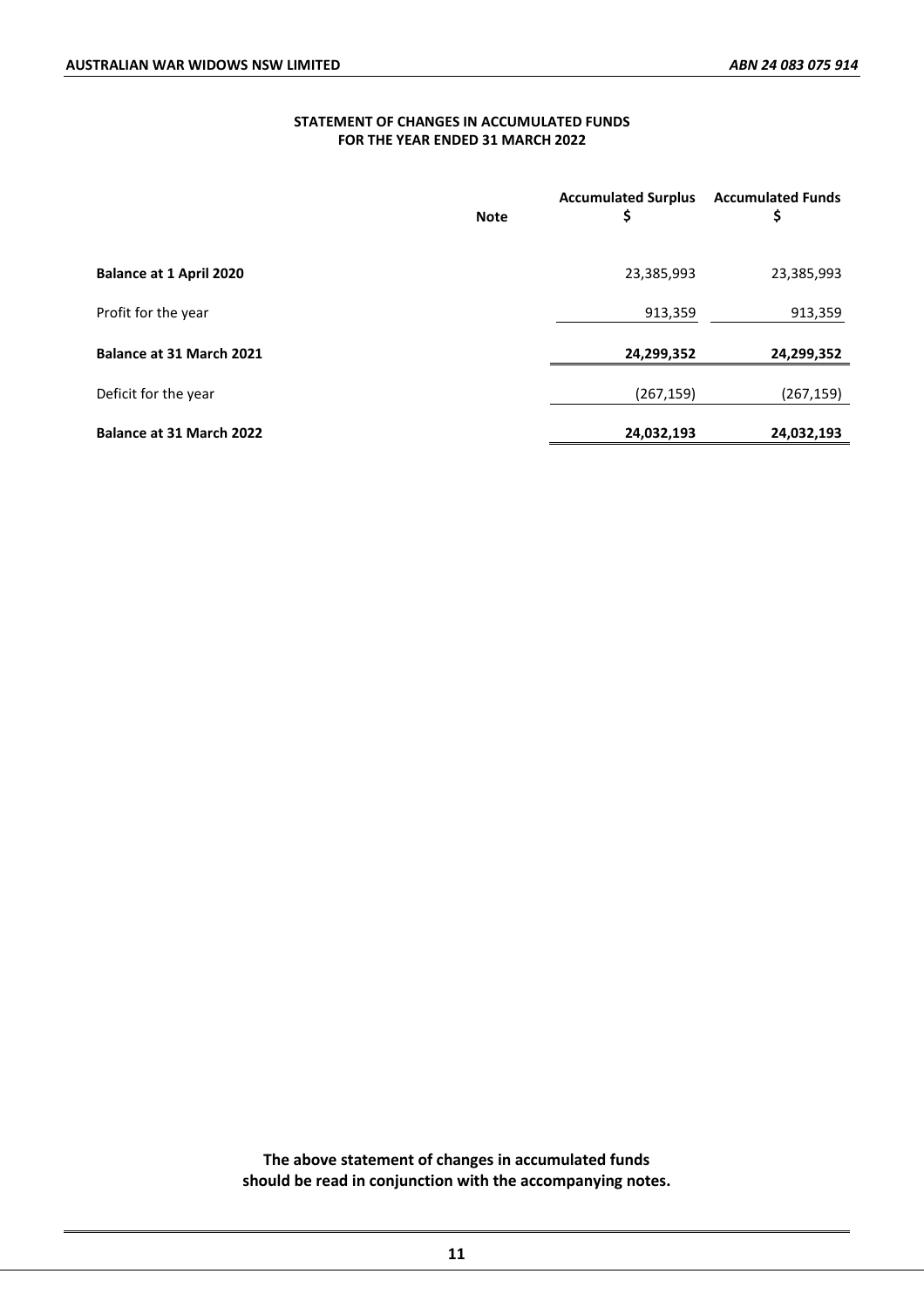#### **STATEMENT OF CASH FLOWS FOR THE YEAR ENDED 31 MARCH 2022**

|                                                             | 2022<br>\$    | 2021<br>\$  |
|-------------------------------------------------------------|---------------|-------------|
| <b>CASH FLOWS FROM OPERATING ACTIVITIES</b>                 |               |             |
| Receipts from members                                       | 199,369       | 286,227     |
| Interest and dividends received                             | 30,607        | 102,791     |
| Payments to suppliers and employees                         | (1, 131, 568) | (1,017,677) |
| Net cash outflow from operating activities                  | (901, 592)    | (628, 659)  |
| <b>CASH FLOWS FROM INVESTING ACTIVITIES</b>                 |               |             |
| (Payments for)/proceeds from investment in financial assets | (3,200,000)   |             |
| Proceeds from franking credits on investments               | 43,214        | 49,282      |
| Payments for property, plant & equipment                    | (2,340)       | (5,860)     |
| Net cash inflow/(outflow) from investing activities         | (3, 159, 126) | 43,422      |
| <b>CASH FLOWS FROM FINANCING ACTIVITIES</b>                 |               |             |
| Repayment of lease liabilities                              | (85, 275)     | (81, 567)   |
| Net cash outflow from financing activities                  | (85, 275)     | (81, 567)   |
| NET INCREASE/(DECREASE) IN CASH AND CASH EQUIVALENTS        | (4, 145, 993) | (666, 804)  |
| Cash and cash equivalents at the beginning of year          | 10,944,000    | 11,610,804  |
| CASH AND CASH EQUIVALENTS AT THE END OF YEAR                | 6,798,007     | 10,944,000  |

**The above statement of cash flows should be read in conjunction with the accompanying notes.**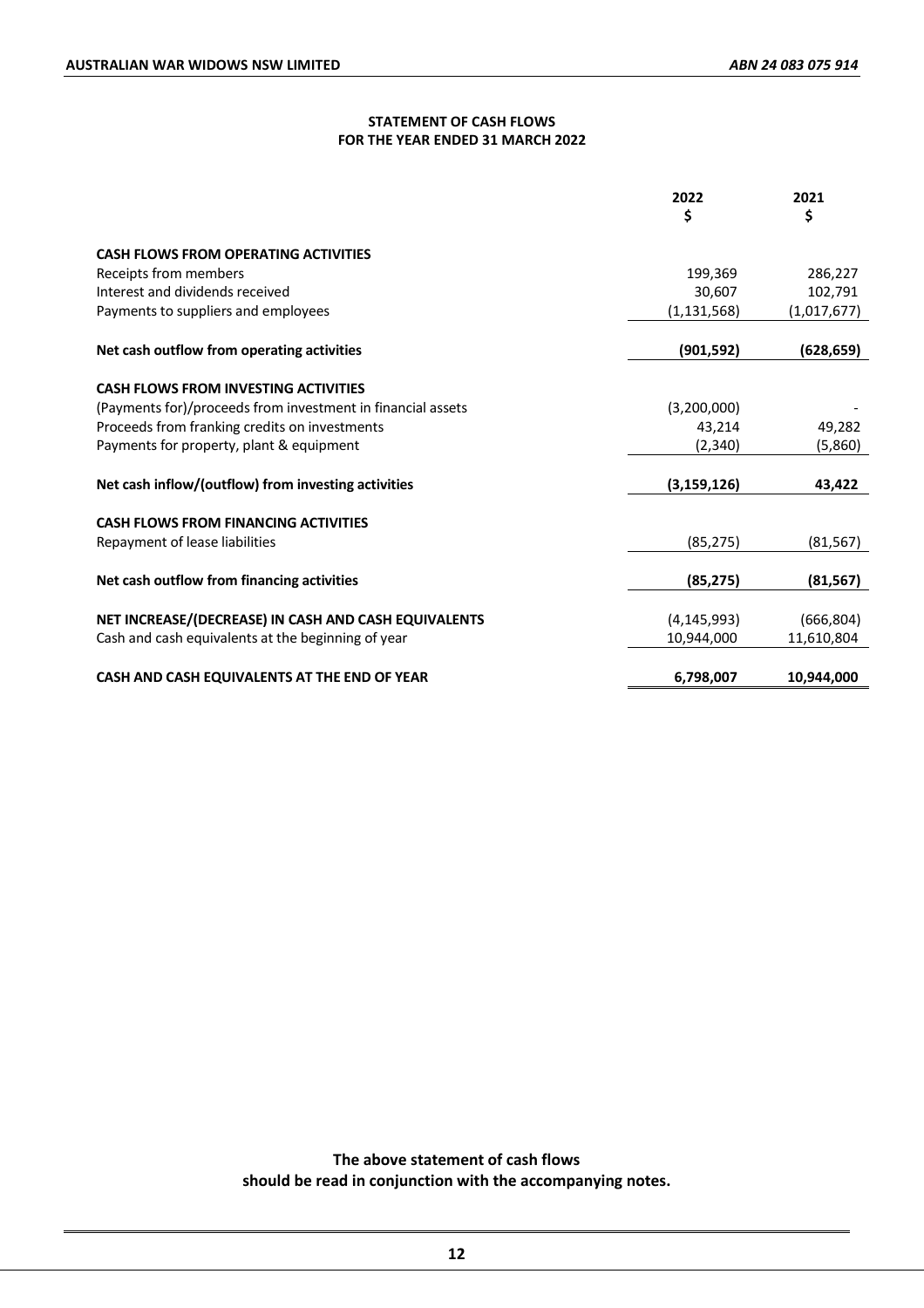#### **NOTES TO THE FINANCIAL STATEMENTS FOR THE YEAR ENDED 31 MARCH 2022**

#### **1. SUMMARY OF SIGNIFICANT ACCOUNTING POLICIES**

The significant accounting policies adopted in the preparation of the financial statements are set out below. These policies have been consistently applied to all the years presented, unless otherwise stated. The financial statements are for the Australian War Widows NSW Limited (formerly War Widows' Guild of Australia NSW Limited), an individual entity, incorporated and domiciled in Australia. The financial statements were authorised for issue by the directors on 10 June 2022. The directors have the power to amend and reissue the financial statements.

#### **(a) Basis of preparation**

These general-purpose financial statements have been prepared in accordance with Australian Accounting Standards and interpretations issued by the Australian Accounting Standards Board, and the *Australian Charities and Not-for-profits Commission Act 2012 (the "ACNC Act").* Australian War Widows NSW Limited is a not-for-profit entity for the purpose of preparing the financial statements.

- *(i) Compliance with Australian Accounting standards reduced disclosure requirements* The financial statements of the Australian War Widows NSW Limited comply with Australian Accounting Standards - Reduced Disclosure Requirements as issued by the Australian Accounting Standards Board (AASB).
- *(ii) Historical cost convention* The financial statements have been prepared on an historical cost basis except for financial assets which are measured at fair value.
- *(iii) Critical accounting estimates*

The preparation of financial statements requires the use of certain critical accounting estimates. It also requires management to exercise its judgement in the process of applying the company's accounting policies. There are no areas involving a higher degree of judgement or complexity, or areas where assumptions or estimates are significant to the financial statements.

*(iv) Comparatives*

Comparatives are consistent with prior years unless otherwise stated.

The financial statements are presented in Australian currency.

#### **(b) Revenue recognition**

Revenue is measured at the fair value of the consideration received or receivable. The company recognises revenue when the amount of revenue can be reliably measured, it is probable future economic benefits will flow to the entity and specific criteria have been met for each of the activities described below.

*Subscriptions* Subscription income is taken into revenue in the year to which it relates.

*Donations and Bequests*

Donation income is taken into revenue when received.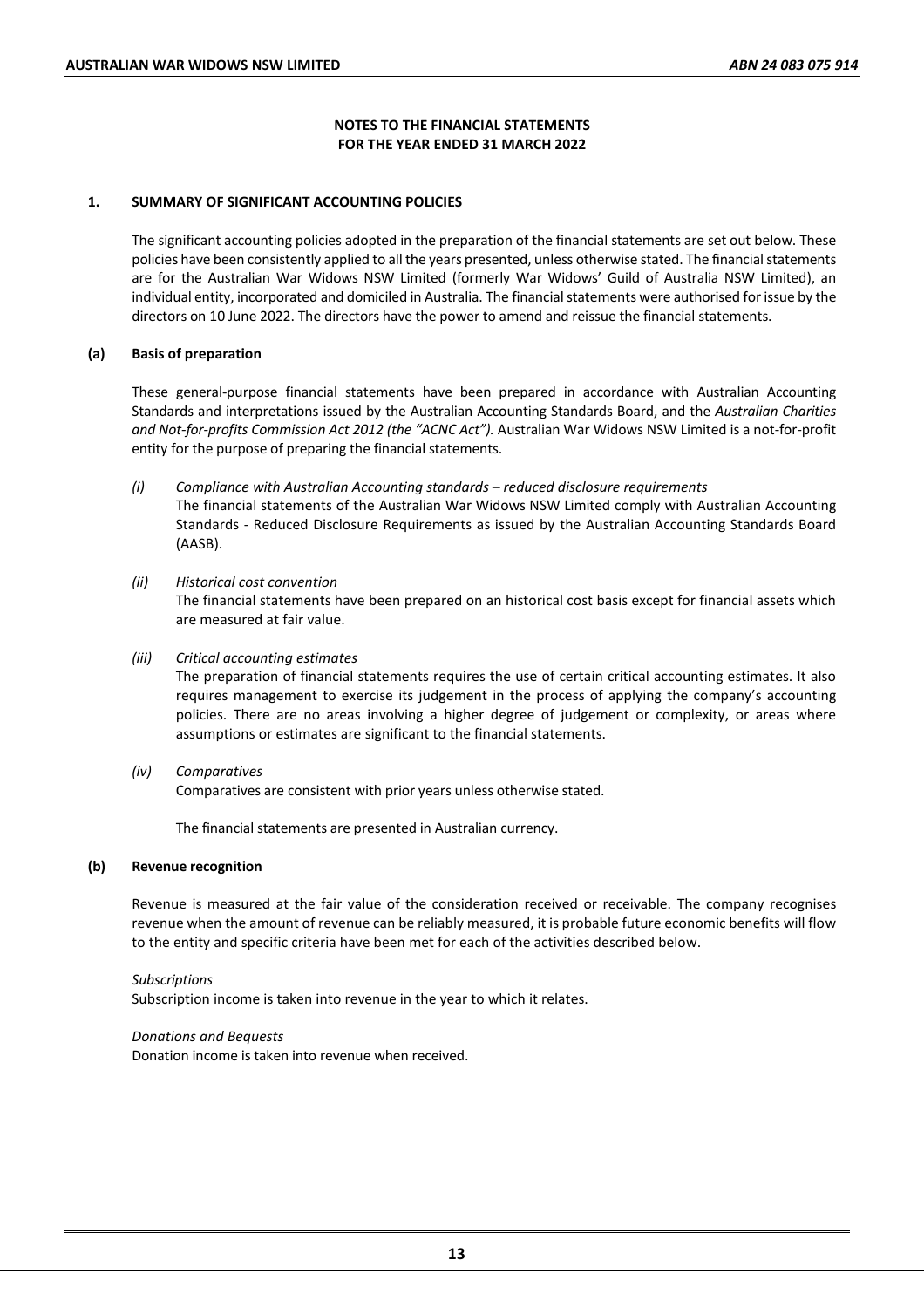#### **1. SUMMARY OF SIGNIFICANT ACCOUNTING POLICIES (CONT'D)**

#### **(b) Revenue recognition (continued)**

#### *Investment income*

Investment income includes interest and income earned on investments in managed funds. Investment income is recognised in the year to which it relates.

#### *Guild housing income*

Revenue from rent and maintenance is recognised when the amounts are receivable.

#### *Other income*

Income from other sources is recognised when the fee in respect of other products or service provided is receivable.

#### *Government grants*

A number of the Guild's programs are supported by grants received from the federal government. If conditions are attached to a grant which must be satisfied before the Guild is eligible to receive the contribution, recognition of the grant as revenue is deferred until those conditions are satisfied.

Where a grant is received on the condition that specified services are delivered to the grantor, this is considered a reciprocal transaction. Revenue is recognised as services are performed and at year end a liability is recognised until the service is delivered.

Revenue from a non-reciprocal grant that is not subject to conditions is recognised when the Guild obtains control of the funds, economic benefits are probable and the amount can be measured reliably.

Where a grant may be required to be repaid if certain conditions are not satisfied, a liability is recognised at year end to the extent that conditions remain unsatisfied.

#### *Changes in fair value of investments*

Net gains or losses on investments designated at fair value through profit or loss are calculated as the difference between the fair value at sale, or at year end and the fair value at the previous valuation point. This includes both realised and unrealised gains and losses, but does not include interest or dividend revenue.

#### **(c) Income tax**

The company is exempt from the payment of income tax as it has endorsement as an income tax exempt charity entity under subdivision 50-B of the *Income Tax Assessment Act 1997*.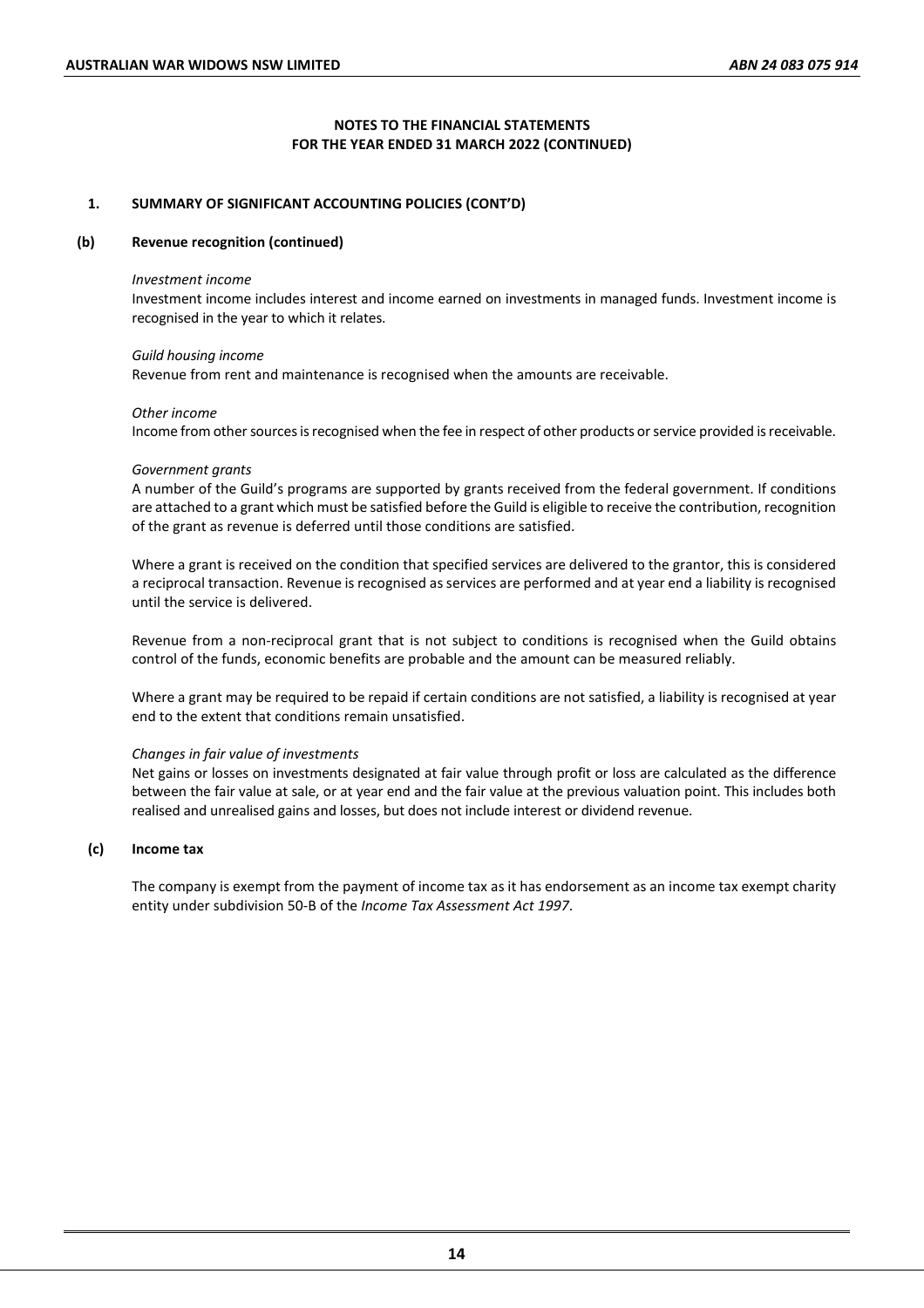#### **1. SUMMARY OF SIGNIFICANT ACCOUNTING POLICIES (CONT'D)**

#### **(d) Cash and cash equivalents**

For purposes of presentation in the statement of cash flows, cash and cash equivalents includes cash on hand, deposits held at call with financial institutions and other short-term highly liquid investments with original maturities of three months or less that are readily convertible to known amounts of cash and which are subject to an insignificant risk of changes in value.

#### **(e) Trade receivables**

All trade debtors are recognised at the amounts receivable as they are due for settlement no more than 30 days from the date of recognition. Collectability of trade debtors is reviewed on an ongoing basis. Debts which are known to be uncollectable are written off. An allowance account for impairment of trade receivables is established when there is objective evidence that the company will not be able to collect all amounts due according to the original terms of the receivables.

#### **(f) Financial Instruments**

Financial instruments are recognised initially on the date that the Company becomes party to the contractual provisions of the instrument.

On initial recognition, all financial instruments are measured at fair value plus transaction costs (except for instruments measured at fair value through profit or loss where transaction costs are expensed as incurred).

#### **Financial assets**

All recognised financial assets are subsequently measured in their entirety at either amortised cost or fair value, depending on the classification of the financial assets.

#### *Classification*

On initial recognition, the Company classifies its financial assets into the following categories, those measured at:

- amortised cost
- fair value through profit or loss FVTPL
- fair value through other comprehensive income equity instrument (FVOCI equity)
- fair value through other comprehensive income debt investments (FVOCI debt)

Financial assets are not reclassified subsequent to their initial recognition unless the Company changes its business model for managing financial assets.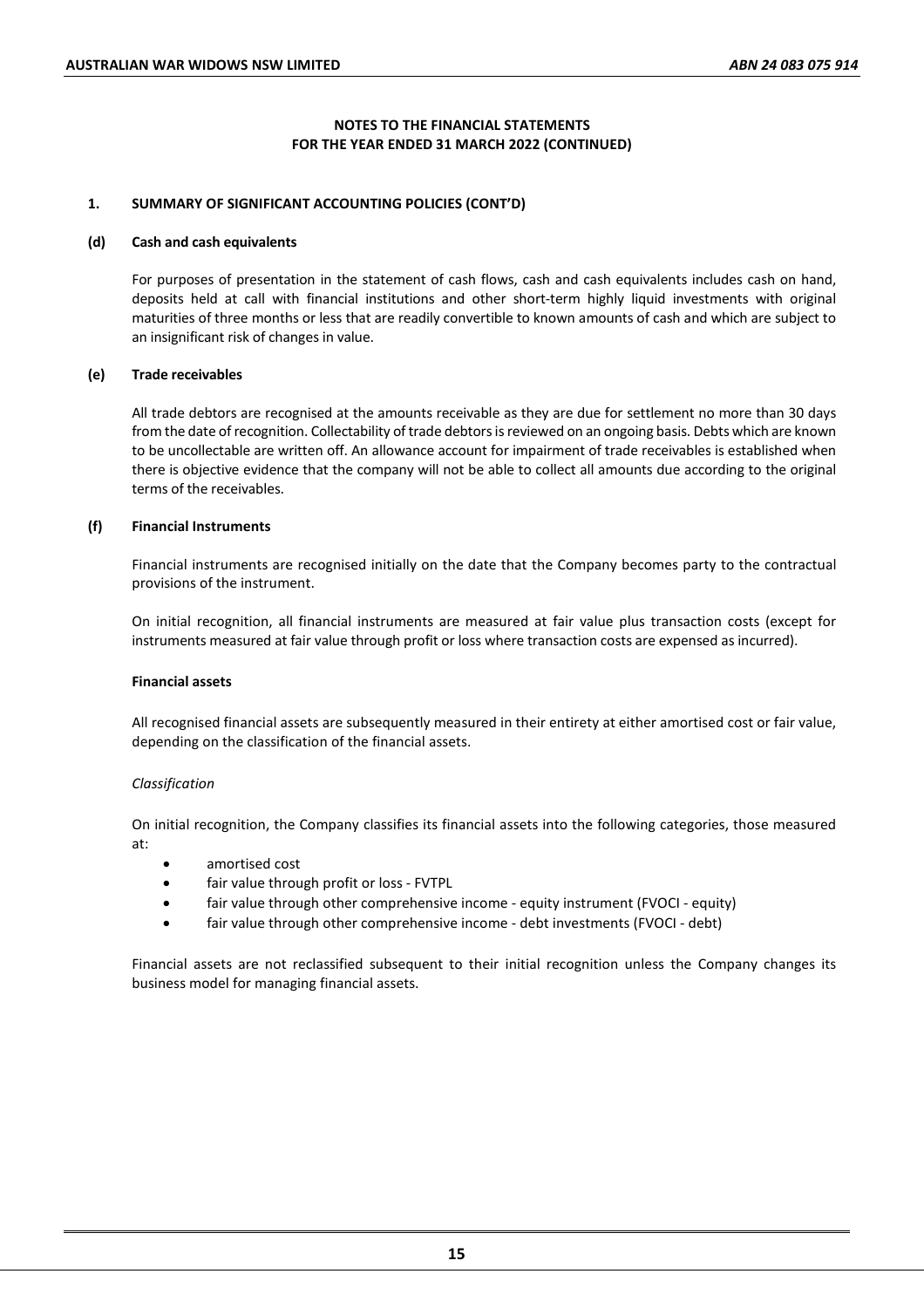#### **1. SUMMARY OF SIGNIFICANT ACCOUNTING POLICIES (CONT'D)**

#### **(f) Financial Instruments (Cont'd)**

#### *Amortised cost*

Assets measured at amortised cost are financial assets where:

- the business model is to hold assets to collect contractual cash flows; and
- the contractual terms give rise on specified dates to cash flows that are solely payments of principal and interest on the principal amount outstanding.

The Company's financial assets measured at amortised cost comprise trade and other receivables and cash and cash equivalents in the statement of financial position.

Subsequent to initial recognition, these assets are carried at amortised cost using the effective interest rate method less provision for impairment.

Interest income and impairment are recognised in profit or loss. Gain or loss on derecognition is recognised in profit or loss.

#### *Fair value through other comprehensive income*

The company does not hold any equity instruments nor debt investments.

#### *Financial assets through profit or loss*

All financial assets not classified as measured at amortised cost or fair value through other comprehensive income as described above are measured at FVTPL.

Net gains or losses, including any interest or dividend income are recognised in profit or loss.

The Company's financial assets measured at FVTPL comprises units in managed funds.

#### **Financial liabilities**

The Company measures all financial liabilities initially at fair value less transaction costs, subsequently financial liabilities are measured at amortised cost using the effective interest rate method.

The financial liabilities of the Company comprise trade payables, bank and other loans and finance lease liabilities.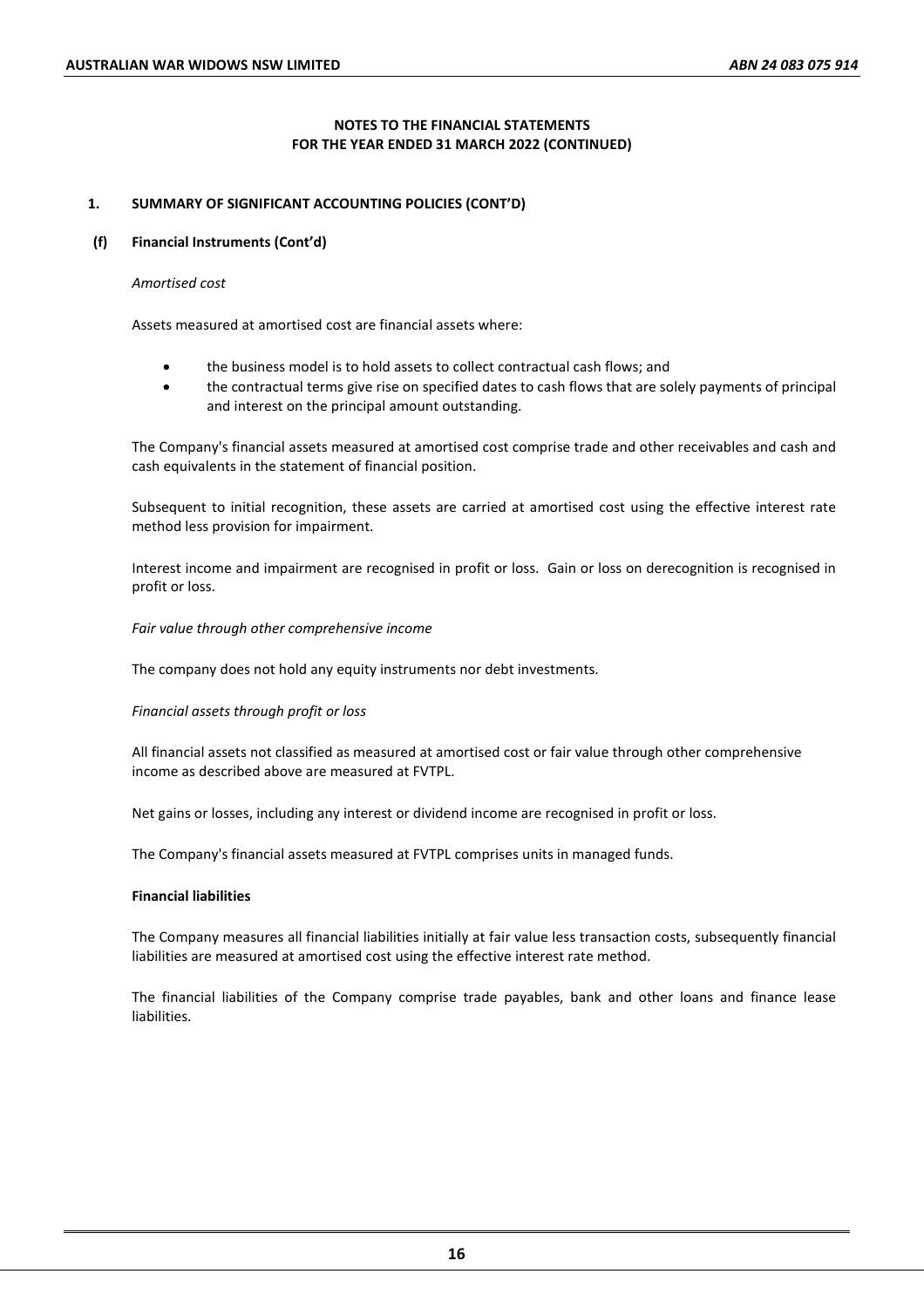#### **1. SUMMARY OF SIGNIFICANT ACCOUNTING POLICIES (CONT'D)**

#### **(g) Property, plant and equipment**

#### **Plant and equipment**

Plant and equipment are measured using the cost model. The carrying amount of plant and equipment is reviewed annually by directors to ensure it is not in excess of the recoverable amount from these assets. The recoverable amount is assessed on the basis of the expected net cash flows that will be received from the assets' employment and subsequent disposal. The expected net cash flows have been discounted to their present values in determining recoverable amounts.

In the event the carrying amount of plant and equipment is greater than the recoverable amount, the carrying amount is written down immediately to the estimated recoverable amount. A formal assessment of recoverable amount is made when impairment indicators are present (refer to Note 1(h) for details of impairment).

Plant and equipment that have been contributed at no cost, or for nominal cost, are recognised at the fair value of the asset at the date it is acquired.

Depreciation on assets is calculated using the straight line method to allocate their cost or revalued amounts, net of their residual values, over their estimated useful lives, as follows:

Plant and Equipment  $3 - 4$  years

The assets' residual values and useful lives are reviewed, and adjusted if appropriate, at each reporting date. An asset's carrying amount is written down immediately to its recoverable amount if the asset's carrying amount is greater than its estimated recoverable amount. Gains and losses on disposals are determined by comparing proceeds with the carrying amount. These are included in the profit or loss.

Gains and losses on disposals are determined by comparing proceeds with the carrying amount. These gains or losses are recognised in profit or loss in the period in which they arise. When revalued assets are sold, amounts included in the revaluation surplus relating to that asset are transferred to retained earnings.

#### **(h) Impairment of Assets**

At the end of each reporting period, the company assesses whether there is any indication that an asset may be impaired. The assessment will include considering external sources of information and internal sources of information including dividends received from subsidiaries, associates or joint ventures deemed to be out of preacquisition profits. If such an indication exists, an impairment test is carried out on the asset by comparing the recoverable amount of the asset, being the higher of the asset's fair value less costs of disposal and value in use, to the asset's carrying amount. Any excess of the asset's carrying amount over its recoverable amount is recognised immediately in profit or loss, unless the asset is carried at a revalued amount. Any impairment loss of a revalued asset is treated as a revaluation decrease. Where assets do not operate independently of other assets, the recoverable amount of the relevant cash-generating unit (CGU) is estimated.

Where it is not possible to estimate the recoverable amount of an individual asset, the company estimates the recoverable amount of the cash-generating unit to which the asset belongs.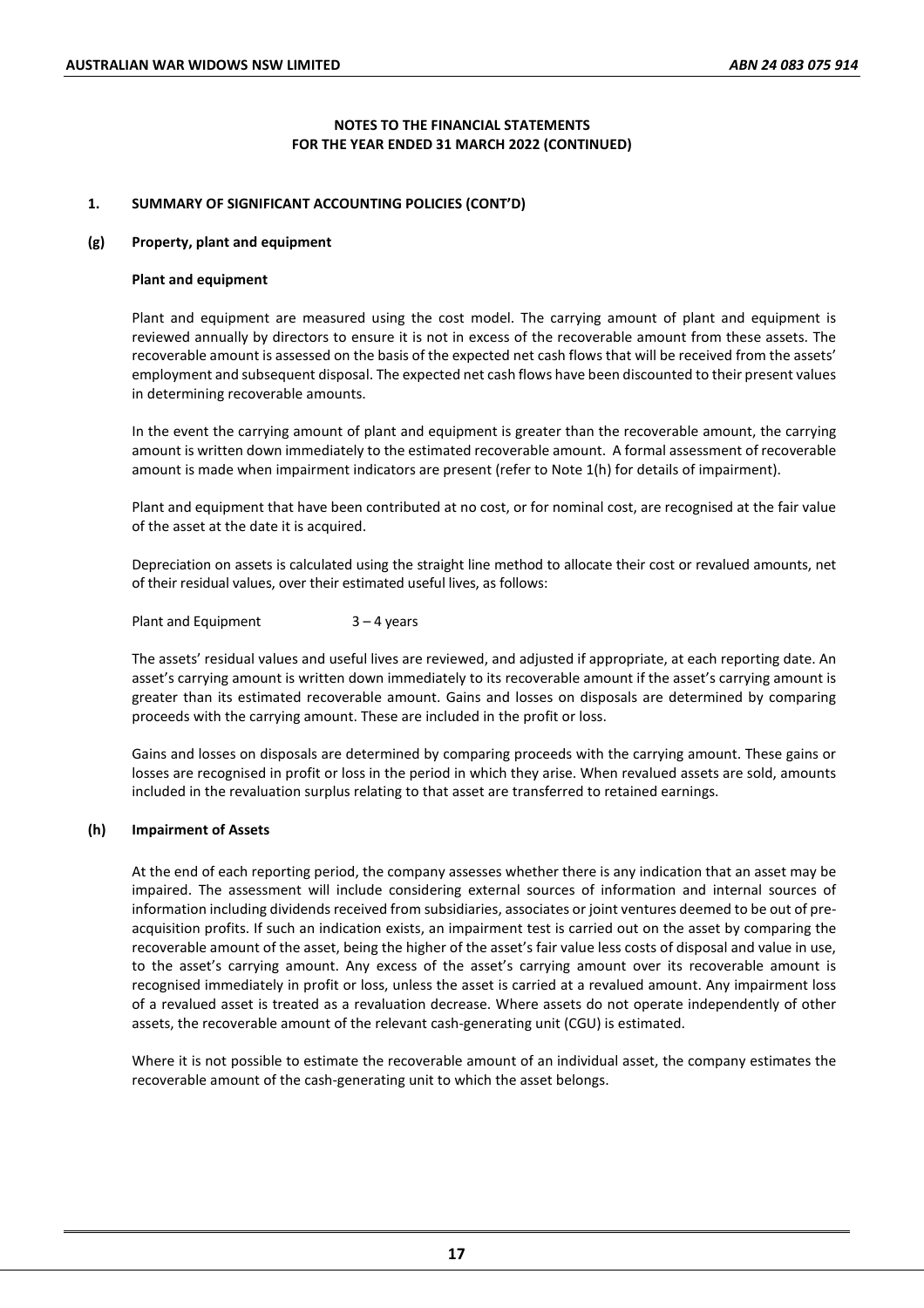#### **1. SUMMARY OF SIGNIFICANT ACCOUNTING POLICIES (CONT'D)**

#### **(i) Trade and other payables**

These amounts represent liabilities for goods and services provided to the company prior to the end of the financial year which are unpaid. The amounts are unsecured and are usually paid within 30 days of recognition. Trade and other payables are recognised as current liabilities unless payment is not due within 12 months of the reporting period.

#### **(j) Leases**

Contracts which convey the right to control the use of an identified asset for a period of time in exchange for consideration are accounted for as leases by the Company. At the commencement date, the Company, as lessee, recognises a right-of-use asset and a lease liability. The lease liability is measured at the present value of the lease payments that are not paid at that date, discounted using the rate implicit in the lease, unless such a rate is not readily determinable, and in which case the incremental borrowing rate is used. The right-of-use asset comprises the amount of the initial measurement of the lease liability, adjusted for any lease payments made at or before the commencement date, less any lease incentives received and any initial direct costs incurred by the Company. Lease term is determined as the non-cancellable period of a lease adjusted for any reasonably certain extension or termination option.

After commencement date, the right-of-use asset is depreciated on a straight-line basis to the end of the lease term. The lease liability is accounted for by reducing the carrying amount to reflect the lease payments made, and increasing the carrying amount to reflect the interest on the lease liability.

#### **(k) Employee benefits**

#### *(i) Wages and salaries and annual leave*

Liabilities for wages and salaries, including non-monetary benefits and annual leave expected to be settled wholly within 12 months of reporting date are recognised in provisions in respect of employees' services up to the reporting date and are measured at the amounts expected to be paid when the liabilities are settled.

#### *(ii) Long service leave*

The liability for long service leave is recognised in the provision for employee benefits and measured as the present value of expected future payments to be made in respect of services provided by employees up to the reporting date.

#### **(l) Goods and services tax**

Revenues, expenses and assets are recognised net of the amount of associated goods and services tax (GST), unless the amount of GST incurred is not recoverable from the Australian Taxation Office (ATO). In this case the GST is recognised as part of the cost of acquisition of the asset or as part of an item of the expense.

Receivables and payables are stated inclusive of the amount of GST receivable or payable. The net amount of GST recoverable from, or payable to, the ATO is included as a current asset or liability in the Statement of Financial Position.

Cash flows are presented on a gross basis. The GST components of cash flows arising from investing and financing activities, which are recoverable from, or payable to, the ATO are presented as operating cash flows.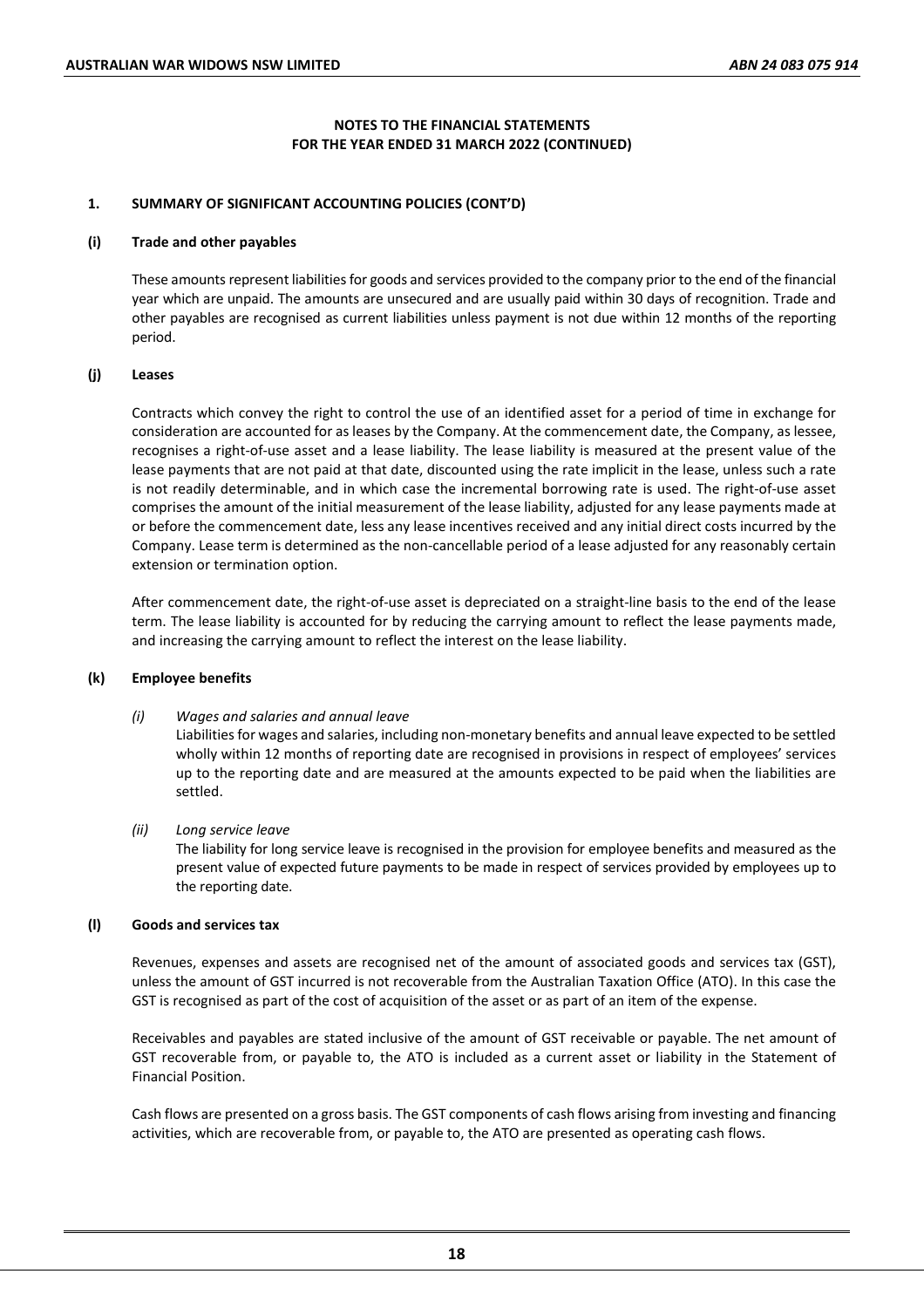#### **1. SUMMARY OF SIGNIFICANT ACCOUNTING POLICIES (CONT'D)**

#### **(m) New accounting standards for application in future periods**

The AASB has issued new and amended Accounting Standards and Interpretations that have mandatory application dates for future reporting periods. The directors have decided against early adoption of these Standards, but does not expect the adoption of these standards to have any impact on the reported position or performance of the company.

#### **(n) Critical Accounting Estimates and Judgments**

The directors make estimates and judgements during the preparation of these financial statements regarding assumptions about current and future events affecting transactions and balances.

These estimates and judgements are based on the best information available at the time of preparing the financial statements, however as additional information is known then the actual results may differ from the estimates.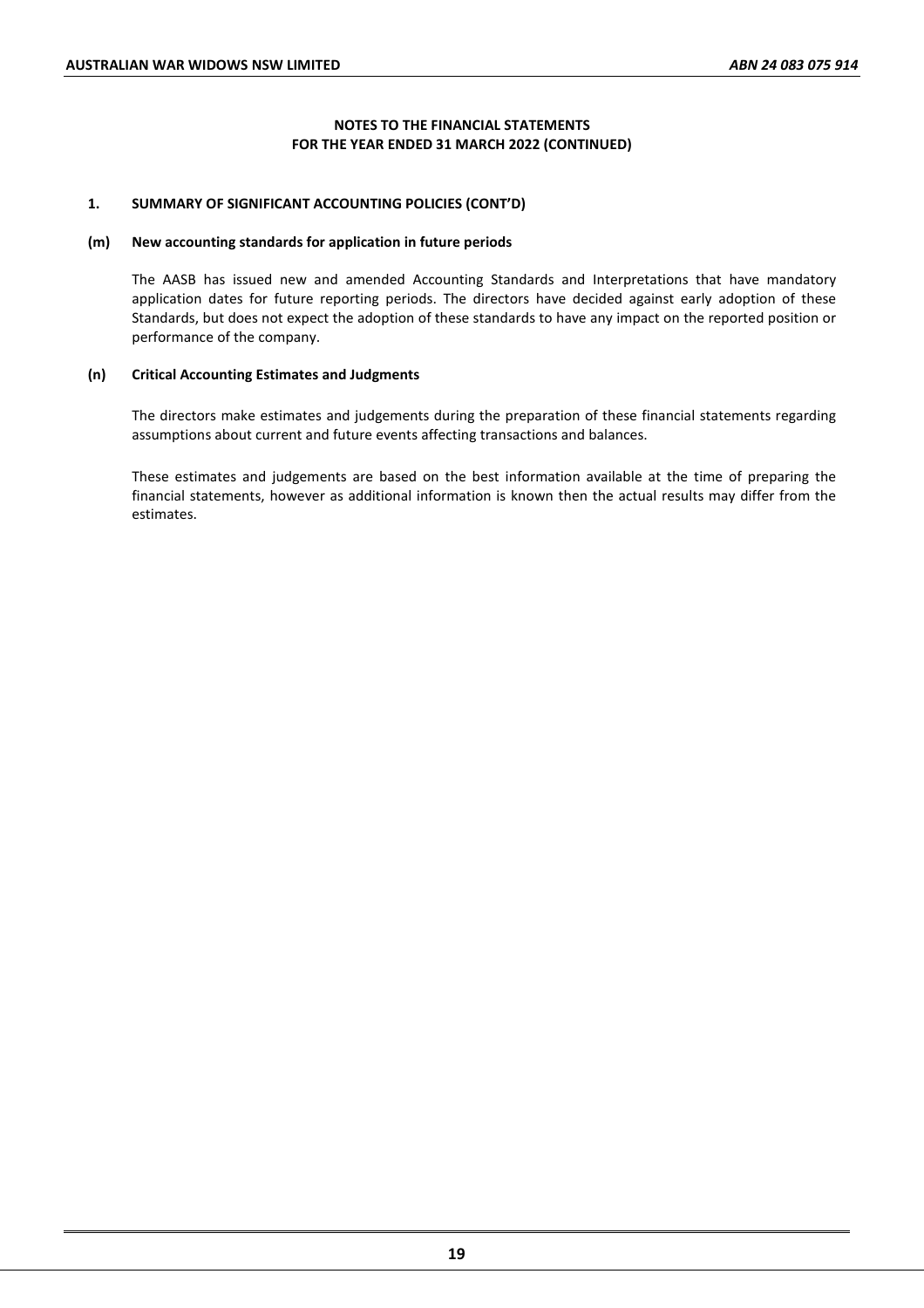|    |                                    | 2022      | 2021       |
|----|------------------------------------|-----------|------------|
|    |                                    | \$        | \$         |
| 2. | <b>OTHER INCOME</b>                |           |            |
|    | Government stimulus (COVID-19)     |           | 100,000    |
|    |                                    |           | 100,000    |
| 3. | <b>CASH AND CASH EQUIVALENTS</b>   |           |            |
|    | <b>Current</b>                     |           |            |
|    | Cash on hand                       | 100       | 300        |
|    | Cash at bank                       | 6,797,907 | 10,943,700 |
|    |                                    | 6,798,007 | 10,944,000 |
| 4. | <b>TRADE AND OTHER RECEIVABLES</b> |           |            |
|    | Current                            |           |            |
|    | Other receivables                  | 77        | 820        |
|    | Tax credits receivable             | 155,517   | 47,863     |
|    | <b>GST receivable</b>              | 6,995     | 11,880     |
|    |                                    | 162,589   | 60,563     |
| 5. | <b>OTHER ASSETS</b>                |           |            |
|    | <b>Current</b>                     |           |            |
|    | Prepayments                        | 7,244     | 14,815     |
|    | Term deposit - bank guarantee      | 52,331    | 51,096     |
|    |                                    | 59,575    | 65,911     |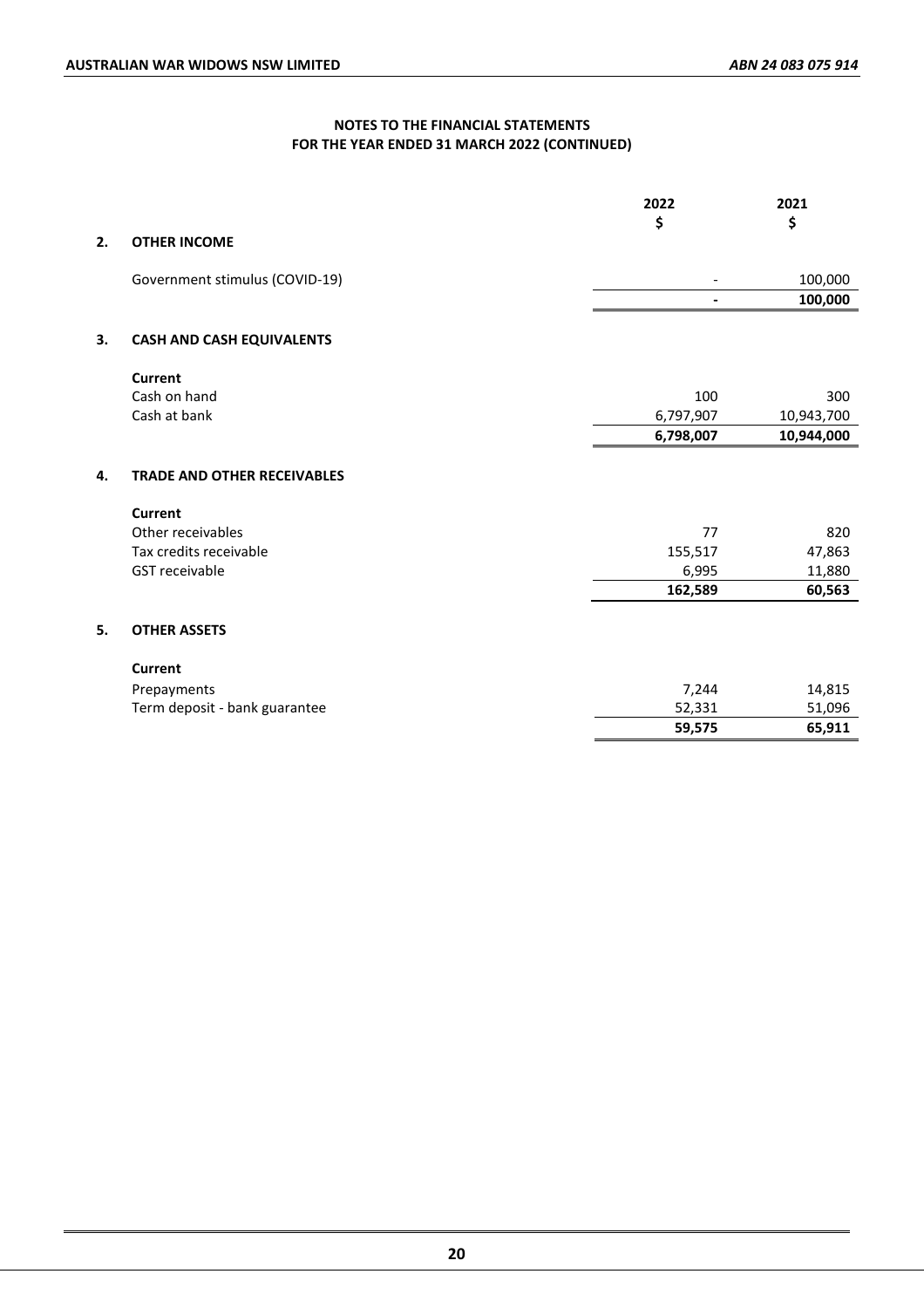|    |                                                 | 2022       | 2021       |
|----|-------------------------------------------------|------------|------------|
|    |                                                 | \$         | \$         |
| 6. | PROPERTY, PLANT AND EQUIPMENT                   |            |            |
|    | Non-current                                     |            |            |
|    | Plant and equipment - at cost                   | 90,625     | 88,285     |
|    | Less: accumulated depreciation                  | (79, 406)  | (71, 503)  |
|    | Total plant and equipment                       | 11,219     | 16,782     |
|    |                                                 |            |            |
| 7. | <b>RIGHT OF USE ASSETS</b>                      |            |            |
|    | Non-current                                     |            |            |
|    | Leased office                                   | 389,075    | 389,075    |
|    | Accumulated depreciation                        | (180, 420) | (103, 753) |
|    | Total right of use asset                        | 208,655    | 285,322    |
| 8. | <b>FINANCIAL ASSETS</b>                         |            |            |
|    | Non-current                                     |            |            |
|    | <b>BT</b>                                       | 11,425,043 | 9,526,315  |
|    | JB Were                                         | 5,875,690  | 3,990,370  |
|    |                                                 | 17,300,733 | 13,516,685 |
| 9. | <b>TRADE AND OTHER PAYABLES</b>                 |            |            |
|    | Current                                         |            |            |
|    | Sundry creditors                                | 154,808    | 165,834    |
|    | Petersham Soldiers' Memorial Hall Fund proceeds | 64,550     | 67,109     |
|    |                                                 | 219,358    | 232,943    |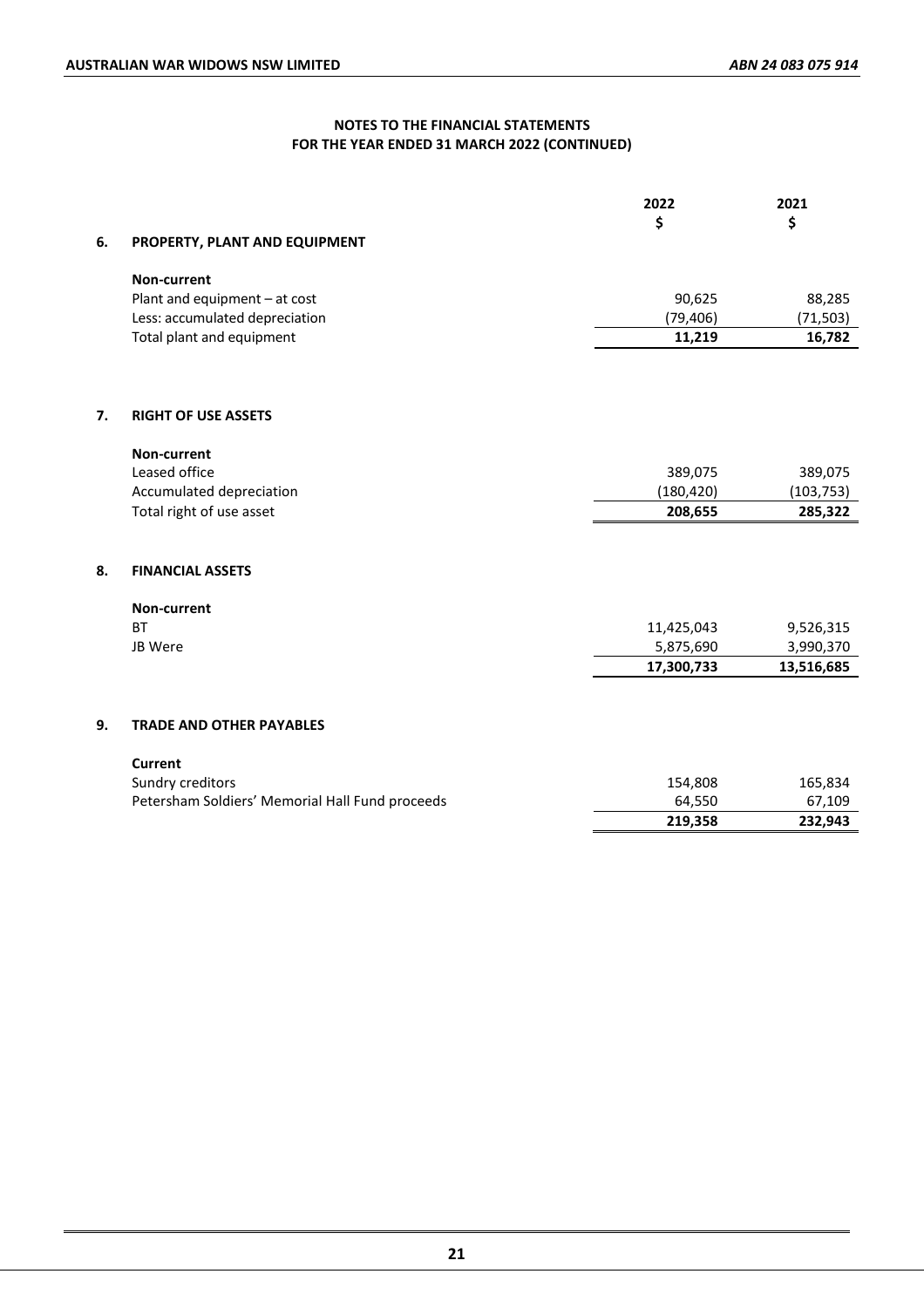| 10. | <b>OTHER LIABILITIES</b> | 2022<br>\$ | 2021<br>\$ |
|-----|--------------------------|------------|------------|
|     | <b>Current</b>           |            |            |
|     | Subscriptions in advance | 8,514      | 41,848     |
|     | <b>Non-Current</b>       |            |            |
|     | Subscriptions in advance | 7,734      | 6,892      |
| 11. | <b>PROVISIONS</b>        |            |            |
|     | Current                  |            |            |
|     | Employee benefits        | 42,437     | 6,903      |
|     | Non-current              |            |            |
|     | Employee benefits        | 1,004      | 48         |

#### **12. FINANCIAL LIABILITIES**

The lease term of the Company's property lease is 5 years. The maturity analysis of lease liabilities based on contractual undiscounted cash flows is shown in the table below:

|                                   | $<$ 1 year | 1-5 years |
|-----------------------------------|------------|-----------|
|                                   |            | -         |
|                                   | 80,113     | 149,425   |
| the color of the field that color |            |           |

#### **Lease liabilities**

For the year ended 31 March 2022, the discount rate applied was 4.43%. Interest rates are fixed at the contract date. All leases are on a fixed repayment basis and no arrangements have been entered into for contingent rental payments.

The total cash flow relating to all lease obligations for the year ended 31 March 2022 was \$85,275 with lease obligations denominated in Australian dollars. Total lease interest paid in the year was \$11,956. The Company does not face a significant liquidity risk with regard to its lease liability.

#### **13. KEY MANAGEMENT PERSONNEL DISCLOSURES**

#### **Directors**

The names of the persons who were directors of the company at any time during the financial year are as follows:

| Mrs Kathleen Arthur                      | Mrs Dianne Vogt | Ms Rhondda Vanzella OAM |         |
|------------------------------------------|-----------------|-------------------------|---------|
| Ms Tricia Hobson                         | Ms Queen Dunbar | Mrs Barbara Jeanes      |         |
| Mrs Lynne Boyd                           | Mr Stuart Clark | Mrs Jennifer Collins    |         |
| Ms Susan Coyle                           |                 |                         |         |
|                                          |                 | 2022                    | 2021    |
|                                          |                 | \$                      | \$      |
| Honoraria paid                           |                 | 60,000                  | 42,084  |
|                                          |                 |                         |         |
| Remuneration of Key Management Personnel |                 | 208,403                 | 339,553 |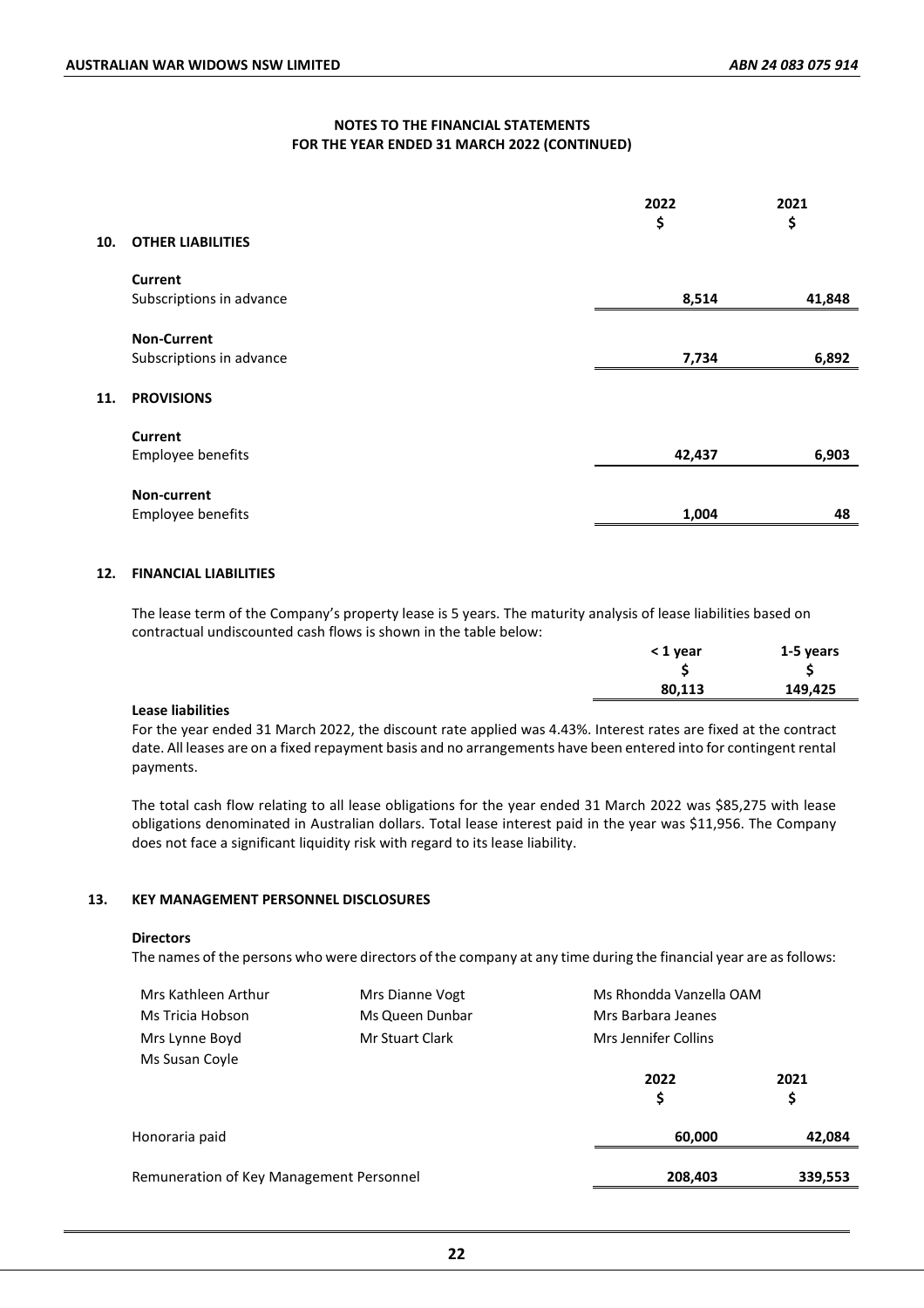### **14. SUPERANNUATION COMMITMENTS**

The company has a legal obligation to contribute superannuation for all employees. The company contributes to 'employee choice' complying superannuation funds.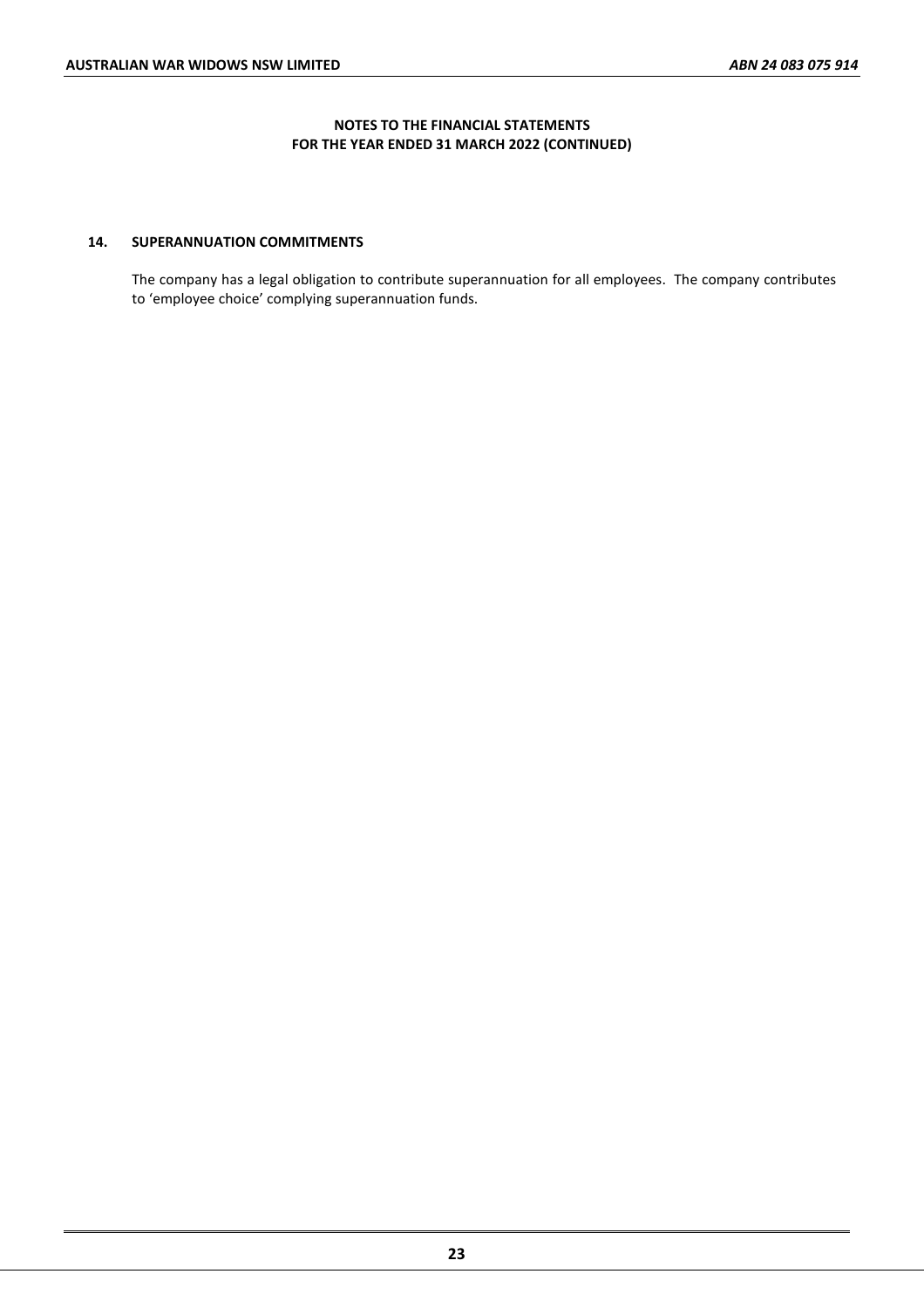#### **15. INFORMATION AND DECLARATIONS TO BE FURNISHED UNDER THE CHARITABLE FUNDRAISING ACT 1991**

|                                                     | 2022        | 2021        |
|-----------------------------------------------------|-------------|-------------|
|                                                     | \$          | \$          |
| <b>Gross revenue from fundraising</b>               |             |             |
| Donations                                           | 24,336      | 48,889      |
| Field of Remembrance                                | 1,400       |             |
| <b>Bequests</b>                                     | 76,168      |             |
|                                                     | 101,904     | 48,889      |
| <b>Net surplus from fundraising</b>                 | 101,904     | 48,889      |
| Gross revenue and other income from non-fundraising |             |             |
| Investment revenue                                  | 1,200,577   | 2,056,060   |
| Member subscriptions                                | 77,772      | 66,220      |
| Grants                                              | 27,616      | 73,383      |
| Other revenue from continuing operations            | 558         | 3,788       |
| Government stimulus                                 | (404)       | 100,000     |
|                                                     | 1,306,119   | 2,299,451   |
| <b>Total cost of non-fundraising</b>                |             |             |
| Employee expenses                                   | (719, 663)  | (582, 240)  |
| Office rent expenses                                | (20, 334)   | (36,090)    |
| Guild housing expenses                              |             | (8,977)     |
| Event expenses                                      | (5, 540)    | (1, 582)    |
| Grant expenses                                      | (6,696)     | (6, 302)    |
| Corporate governance expenses (incl AGM)            | (69, 527)   | (59, 770)   |
| Relocation costs for office move                    | (1, 121)    | (34)        |
| Transport assistance expenses                       | (21, 921)   | (7, 265)    |
| Information technology & database support           | (32, 216)   | (36, 517)   |
| Depreciation expense                                | (86, 150)   | (86,000)    |
| Professional and consulting fees                    | (39, 513)   | (40, 472)   |
| Realised loss on managed fund investments           | (319, 861)  | (266, 956)  |
| Unrealised loss on managed fund investments         | (95, 575)   | (67, 642)   |
| Other expenses                                      | (257,065)   | (235, 134)  |
|                                                     | (1,675,182) | (1,434,981) |
| Net surplus/(deficit) from non-fundraising          | (369,063)   | 864,470     |
| Total net surplus/(deficit)                         | (267, 159)  | 913,359     |
|                                                     |             |             |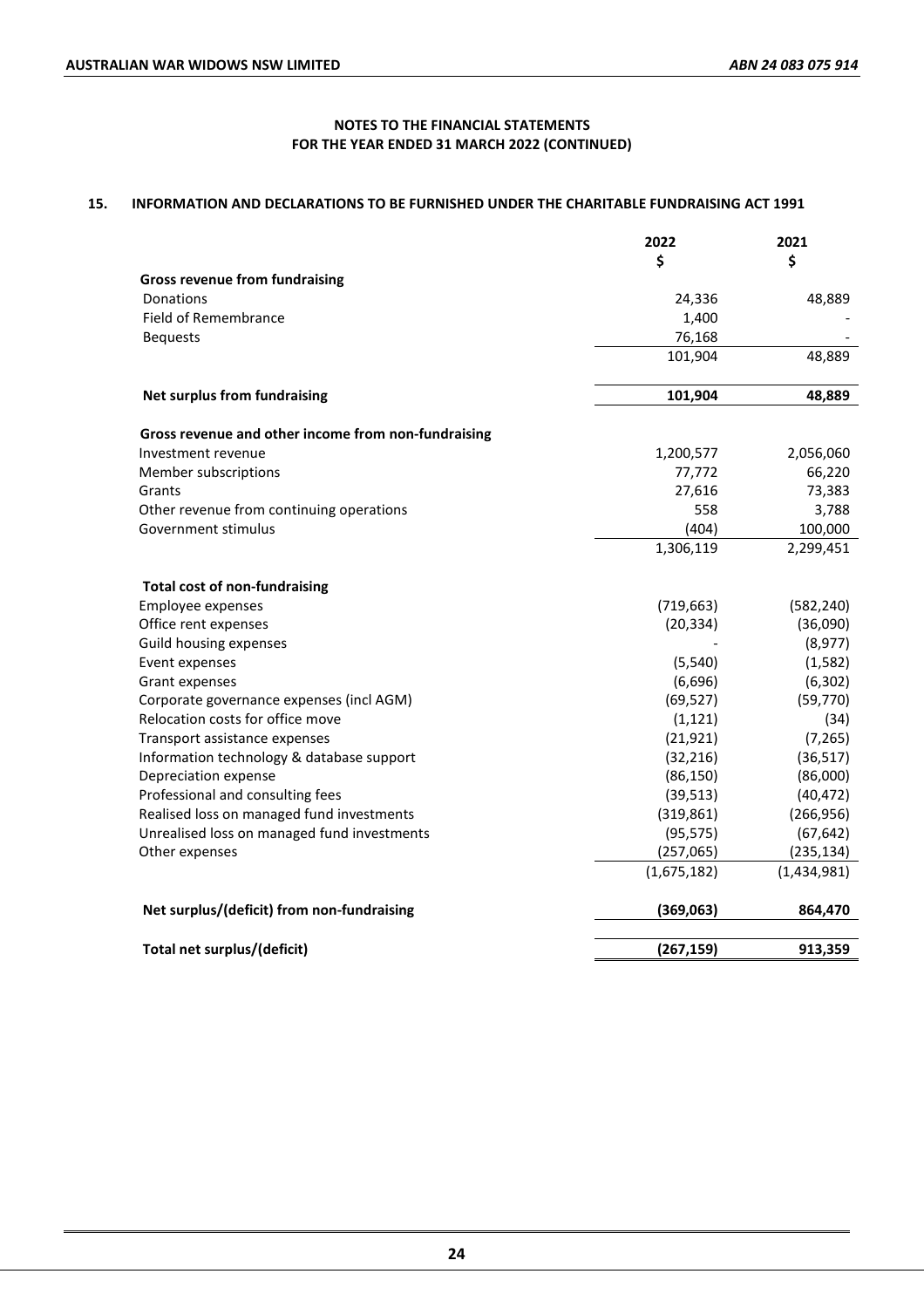|                                                                | 2022<br>S       | 2022<br>%                | 2021          | 2021<br>% |
|----------------------------------------------------------------|-----------------|--------------------------|---------------|-----------|
| Total cost of fundraising/gross<br>revenue from fundraising    | nil/101,904     | $\overline{\phantom{a}}$ | nil/48,889    |           |
| Net surplus from fundraising/gross<br>revenue from fundraising | 101,904/101,904 | 100                      | 48,889/48,889 | 100       |

*Expenditure of funds raised* 

Surplus funds from fundraising are applied to carry out the activities of the Australian War Widows NSW Limited.

#### **16. FINANCIAL RISK MANAGEMENT**

The company's financial instruments consist mainly of deposits with banks, local money market instruments, short-term investments and accounts receivable and payable.

The carrying amounts for each category of financial instruments, measured in accordance with AASB 9: Financial Instruments: Recognition and Measurement as detailed in the accounting policies to these financial statements, are as follows:

|                                          | <b>Note</b> |            |            |
|------------------------------------------|-------------|------------|------------|
| <b>Financial assets</b>                  |             |            |            |
| Cash and cash equivalents                | 3           | 6,798,007  | 10,944,000 |
| Trade and other receivables              | 4           | 162,589    | 60,563     |
| Financial assets                         | 8           | 17,300,733 | 13,516,685 |
| <b>Total financial assets</b>            |             | 24,261,329 | 24,521,248 |
|                                          |             |            |            |
| <b>Financial liabilities</b>             |             |            |            |
| Financial liabilities at amortised cost: |             |            |            |
| Trade and other payables                 | 9           | 219,358    | 232,943    |
| Lease liabilities                        | 12          | 229,538    | 301,277    |
| <b>Total financial liabilities</b>       |             | 448,896    | 534,220    |

#### **17. COMMITMENTS**

The Guild has received a number of grants under the Club Grant Scheme. The funding under these grants is restricted for specific purposes, however these funds are not repayable if they are not spent or not spent in accordance with the specified purpose. Accordingly, the funds received have been recognised as revenue in the Statement of Profit or Loss and Other Comprehensive Income. Clubs have the option to restrict future funding to the Guild should funding received by the Guild not be spent in accordance with the funding restrictions.

#### **18. EVENTS OCCURRING AFTER BALANCE DATE**

There has not been any matter or circumstance occurring subsequent to the end of the financial year that has significantly affected, or may significantly effect, the operations of the company, the results of those operations, or the state of affairs of the company in future years. The directors have made comprehensive assessments on the current environment in relation to COVID-19 and established policies to mitigate identified risks. Management will continue monitoring and reacting to the government policies.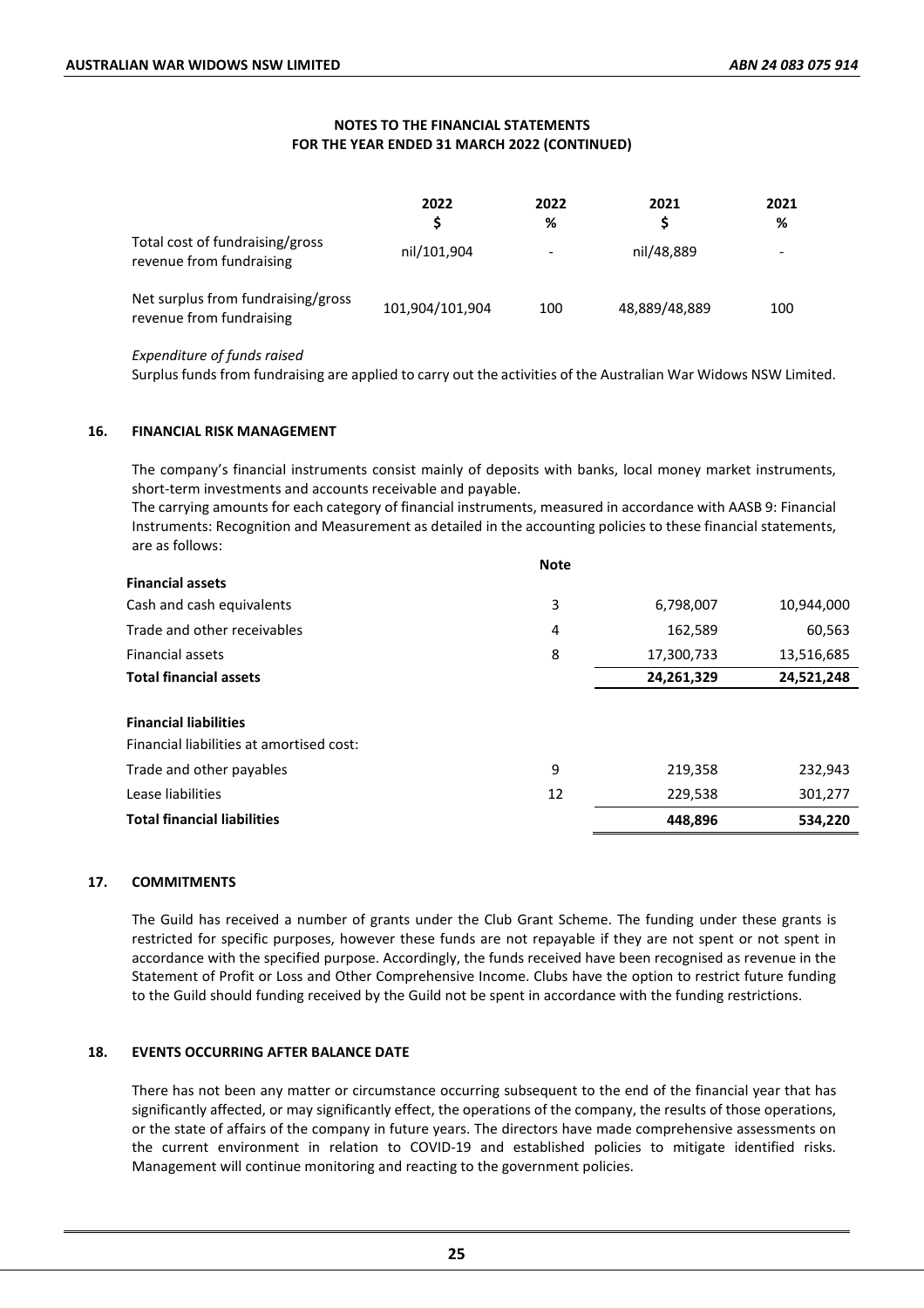#### **DIRECTORS' DECLARATION**

In the directors' opinion:

- (a) the financial statements and notes, set out on pages 9 to 25 are in accordance with the *Australian Charities and Not-for-profits Commission Act 2012*, including:
	- (i) complying with Australian Accounting Standards Reduced Disclosure Requirements and the *Australian Charities and Not-for-profits Commission Regulation 2013*; and
	- (ii) giving a true and fair view of the company's financial position as at 31 March 2022 and of its performance for the financial year ended on that date; and
- (b) there are reasonable grounds to believe that the company will be able to pay its debts as and when they become due and payable;
	- (i) the Statement of Profit & Loss and Other Comprehensive income give a true and fair view of the results of the fundraising appeals for the year ended 31 March 2022;
	- (ii) the Statement of Financial Position as at 31 March 2022 gives a true and fair view of the state of affairs with respect to fundraising appeals;
	- (iii) the financial statements and its associated records/disclosures comply with the provisions of the *Charitable Fundraising Act 1991*, and the Regulations under the Act and the conditions attaching to the fundraising authority; and
	- (iv) the internal controls exercised by the company are appropriate and effective in accounting for all income received and applied from fundraising appeals.

This declaration is made in accordance with a resolution of the Board of Directors.

 $\sum i=1$ 

*Director* 

**Sydney, NSW Dated this 10 day of JUNE 2022** 

*Director*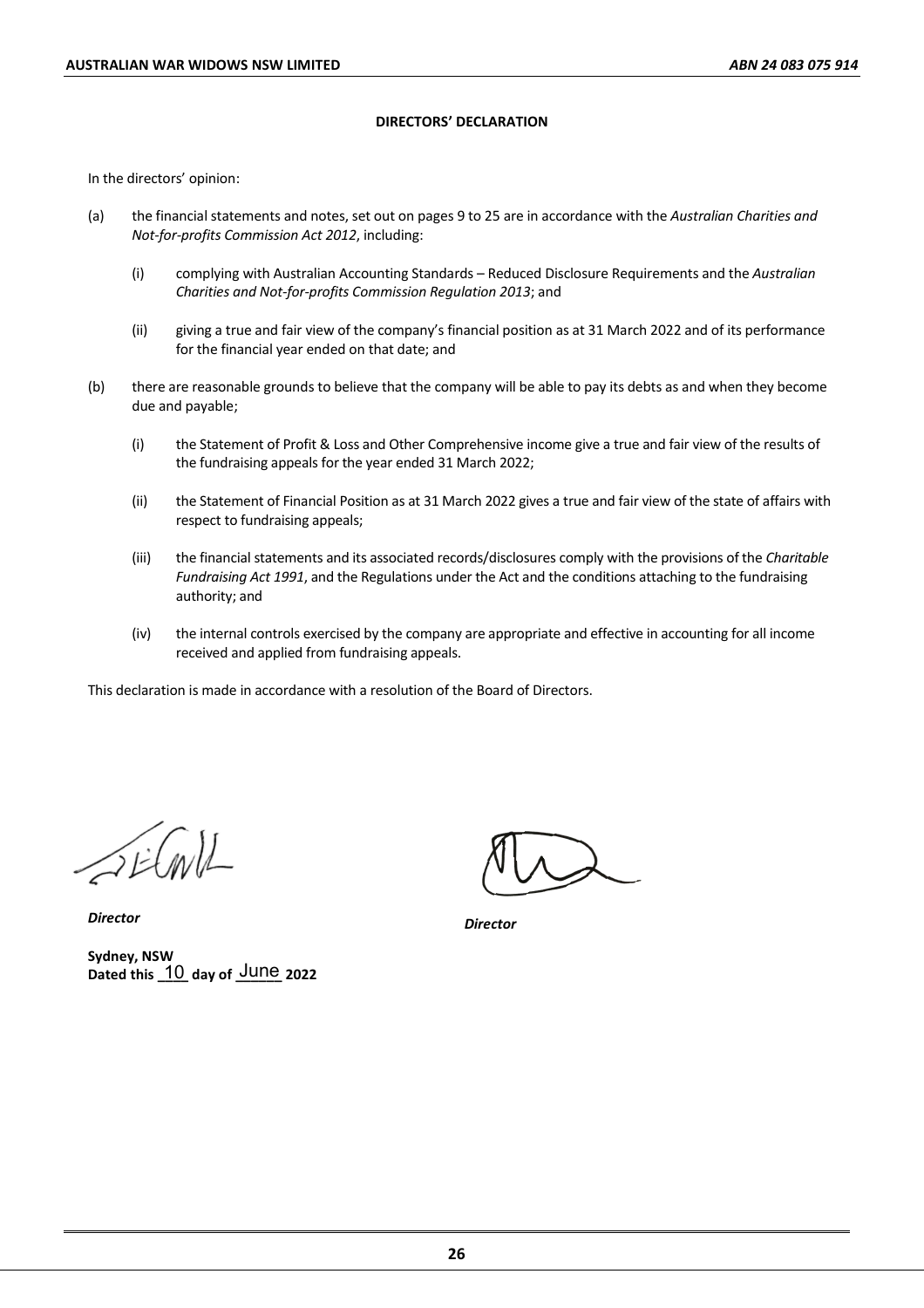

## **Independent Audit Report to the members of Australian War Widows NSW Limited**

#### **Report on the Audit of the Financial Report Opinion**

We have audited the financial report of Australian War Widows NSW Limited (the company), which comprises the statement of financial position as at 31 March 2022, the statement of profit or loss and other comprehensive income, the statement of changes in equity and the statement of cash flows for the year then ended, and notes to the financial statements, including a summary of significant accounting policies, and the directors' declaration.

In our opinion, the accompanying financial report of Australian War Widows NSW Limited is in accordance with Division 60 of the *Australian Charities and Not-for-profits Commission Act 2012*, including:

- (i) giving a true and fair view of the company's financial position as at 31 March 2022 and of its financial performance for the year ended; and
- (ii) complying with Australian Accounting Standards Reduced Disclosure Requirements and Division 60 of the *Australian Charities and Not-for-profits Commission Regulation 2013*.

#### **Basis for Opinion**

We conducted our audit in accordance with Australian Auditing Standards. Our responsibilities under those standards are further described in the *Auditor's Responsibilities for the Audit of the Financial Report* section of our report. We are independent of the company in accordance with the auditor independence requirements of the *Australian Charities and Not-for-profits Commission Act 2012* (ACNC Act) and the ethical requirements of the Accounting Professional and Ethical Standards Board's APES 110 *Code of Ethics for Professional Accountants* (the Code) that are relevant to our audit of the financial report in Australia. We have also fulfilled our other ethical responsibilities in accordance with the Code.

We believe that the audit evidence we have obtained is sufficient and appropriate to provide a basis for our opinion.

#### **PARRAMATTA**

- A Suite 6, 5-7 Ross St
- Parramatta NSW Australia 2150 P PO Box 2492 North Parramatta
- NSW Australia 1750  $T + 61296835999$
- F +61 2 9683 6313

#### **SYDNEY**

- A Level 11, 56 Pitt St Sydney NSW Australia 2000 P GPO Box 4735 Sydney
	- NSW Australia 2001
	- T +61 2 9249 7400
	-

- F +61 2 9249 7499
	-

#### **PENRITH**

- A Suite 12, 308 High St Penrith NSW Australia 2750
- P PO Box 1142 Penrith
- NSW Australia 2751
- T +61 2 4721 6000
- F +61 2 4722 9208

E admin@cibaccountants.com.au W www.cibaccountants.com.au

Liability limited by a scheme approved under Professional Standards Legislation.





A member firm of DFK, a worldwide association of independent firms and business advisers.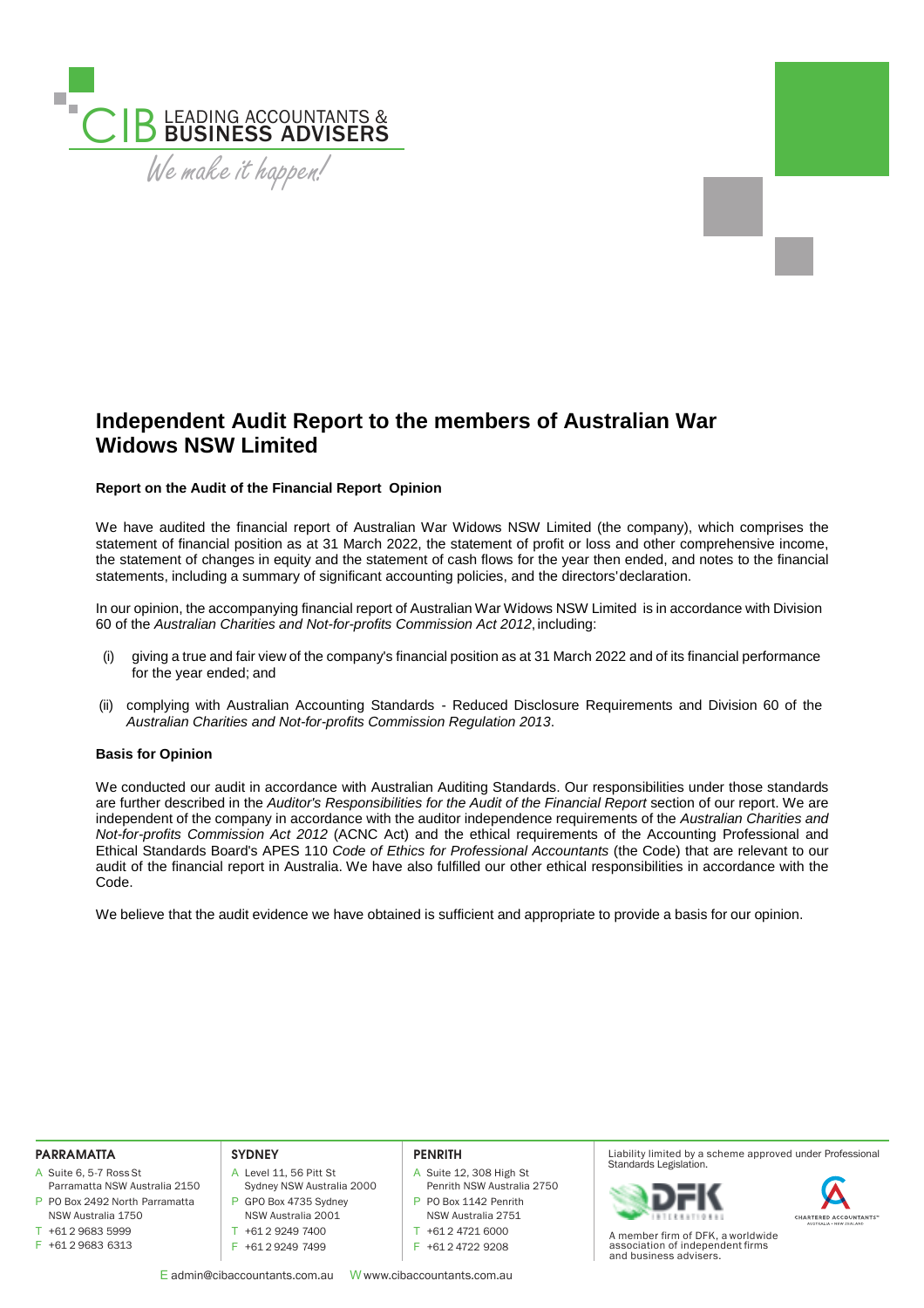#### **Responsibilities of the Directors for the Financial Report**

The directors of the company are responsible for the preparation of the financial report that gives a true and fair view in accordance with Australian Accounting Standards – Reduced Disclosure Requirements and the ACNC Act, and for such internal controls as the directors determine is necessary to enable the preparation of the financial report that gives a true and fair view and is free from material misstatement, whether due to fraud or error.

In preparing the financial report, the directors are responsible for assessing the company's ability to continue as a going concern, disclosing, as applicable, matters related to going concern and using the going concern basis of accounting unless the responsible entities either intends to liquidate the company or to cease operations, or has no realistic alternative but to do so.

The directors are responsible for overseeing the company's financial reporting process.

#### **Auditor's Responsibilities for the Audit of the Financial Report**

Our objectives are to obtain reasonable assurance about whether the financial report as a whole is free from material misstatement, whether due to fraud or error, and to issue an auditor's report that includes our opinion. Reasonable assurance is a high level of assurance, but is not a guarantee that an audit conducted in accordance with Australian Auditing Standards will always detect a material misstatement when it exists. Misstatements can arise from fraud or error and are considered material if, individually or in the aggregate, they could reasonably be expected to influence the economic decisions of users taken on the basis of the financial report.

As part of an audit in accordance with the Australian Auditing Standards, we exercise professional judgement and maintain professional scepticism throughout the audit. We also:

- Identify and assess the risks of material misstatement of the financial report, whether due to fraud or error, design and perform audit procedures responsive to those risks, and obtain audit evidence that is sufficient and appropriate to provide a basis for our opinion. The risk of not detecting a material misstatement resulting from fraud is higher than for one resulting from error, as fraud may involve collusion, forgery, intentional omissions, misrepresentations, or the override of internal control.
- Obtain an understanding of internal control relevant to the audit in order to design audit procedures that are appropriate in the circumstances, but not for the purpose of expressing an opinion on the effectiveness of the company's internal control.
- Evaluate the appropriateness of accounting policies used and the reasonableness of accounting estimates and related disclosures made by the directors.
- Conclude on the appropriateness of the directors' use of the going concern basis of accounting and, based on the audit evidence obtained, whether a material uncertainty exists related to events or conditions that may cast significant doubt on the company's ability to continue as a going concern. If we conclude that a material uncertainty exists, we are required to draw attention in our auditor's report to the related disclosures in the financial report or, if such disclosures are inadequate, to modify our opinion. Our conclusions are based on the audit evidence obtained up to the date of our auditor's report. However, future events or conditions may cause the company to cease to continue as a going concern.
- Evaluate the overall presentation, structure and content of the financial report, including the disclosures, and whether the financial report represents the underlying transactions and events in a manner that achieves fair presentation